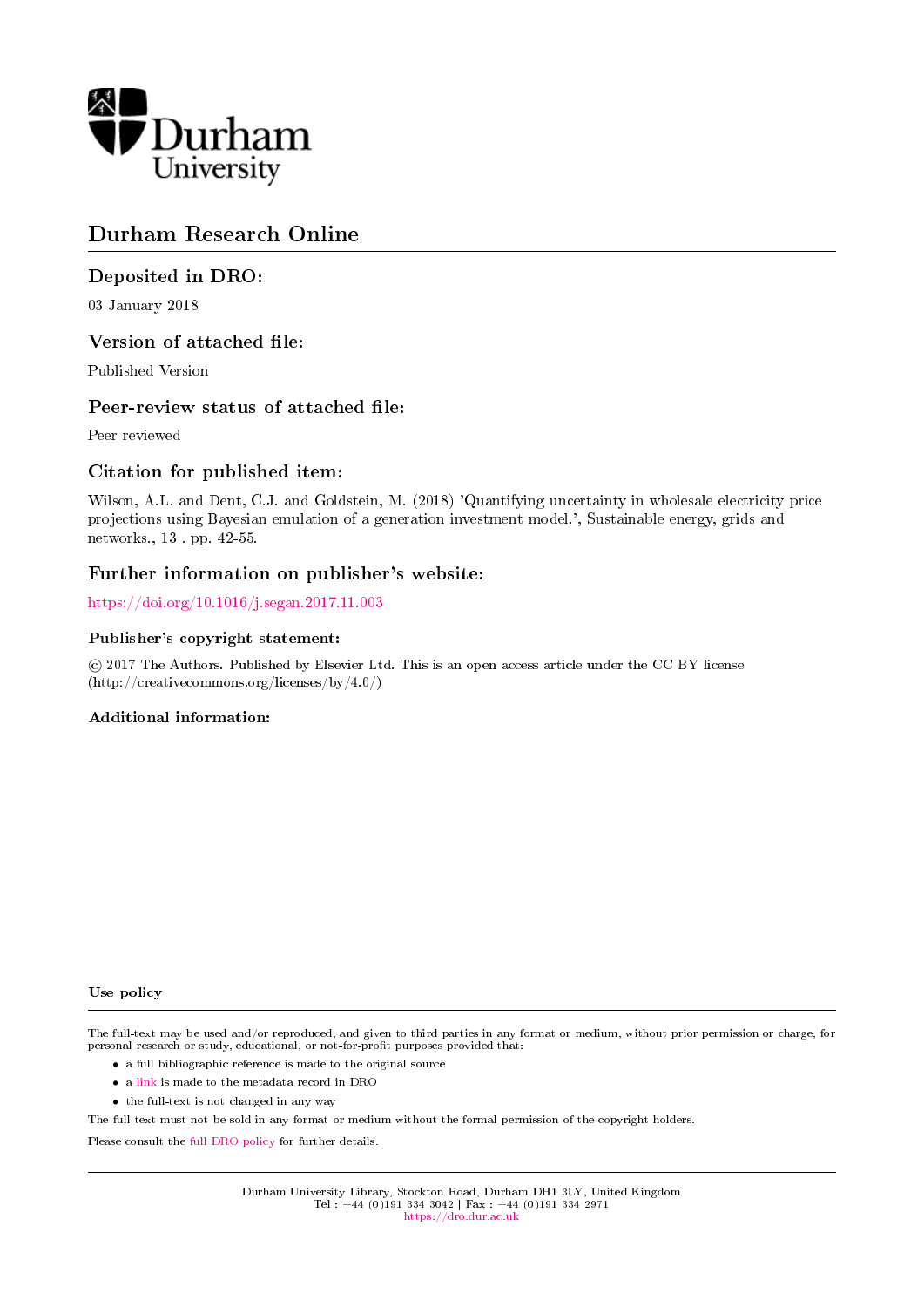

Contents lists available at [ScienceDirect](http://www.elsevier.com/locate/segan)

# Sustainable Energy, Grids and Networks

journal homepage: [www.elsevier.com/locate/segan](http://www.elsevier.com/locate/segan)



# Quantifying uncertainty in wholesale electricity price projections using Bayesian emulation of a generation investment model

A.L. Wilson <sup>[a,](#page-1-0)</sup>[\\*](#page-1-1), C.J. Dent <sup>[a](#page-1-0)</sup>, M. Goldstein <sup>[b](#page-1-2)</sup>

<span id="page-1-0"></span>a *School of Mathematics, University of Edinburgh, Edinburgh, EH9 3FD, United Kingdom*

<span id="page-1-2"></span><sup>b</sup> *Department of Mathematical Sciences, Durham University, Durham, DH1 3LE, United Kingdom*

## ARTICLE INFO

## a b s t r a c t

*Article history:* Received 13 February 2017 Received in revised form 7 November 2017 Accepted 9 November 2017 Available online 2 December 2017

*Keywords:* Uncertainty quantification Bayesian emulation Bayes linear Wholesale electricity price projection

Policy-makers need to be confident that decisions based on the outputs of energy system models will be robust in the real-world. To make robust decisions it is critical that the consequences of uncertainty in model outputs are assessed. This paper presents statistical methodology for quantifying uncertainty associated with the output of a computer model of the long-term GB electricity supply. The output of the computer model studied is the projection of wholesale electricity prices from 2016 to 2030. The effect on wholesale prices of both uncertainty in input parameters and structural discrepancy is modelled. A probability distribution is used to model uncertainty over four inputs of the model: gas price, demand, EU ETS price and future offshore deployment. Estimates of the structural discrepancy introduced by the use of smoothed gas price projections and assuming that coal prices out to 2030 are known are obtained from experimentation with the computer model. A statistical model, known as an emulator, is fitted to a set of computer model evaluations and used to model uncertainty in the output of the computer model at inputs that have not been tested. The emulator is combined with the probability distribution over the inputs and the estimate of structural discrepancy to make an assessment of the overall uncertainty in the wholesale electricity price projections. A sensitivity analysis is also performed to investigate the effect of each of the four inputs on the trajectory of wholesale electricity prices.

© 2017 The Authors. Published by Elsevier Ltd. This is an open access article under the CC BY license [\(http://creativecommons.org/licenses/by/4.0/\)](http://creativecommons.org/licenses/by/4.0/).

## **1. Introduction**

Computer models are widely used to help study the behaviour of energy systems and to make decisions about these systems (e.g. see [\[1\]](#page-13-0) and [\[2\]](#page-13-1)). Computer models generally combine a set of uncertain input assumptions with an approximation of some part of an energy system to give some output of interest. Decisionmakers need confidence that decisions made on the basis of this model output will be robust in the real-world, rather than within the computer model. This distinction makes it critical to study the uncertainty in how the output of the computer model relates to the real energy system. Without assessing uncertainty in model output it is not possible to draw conclusions based on model output that relate to the real-world. Uncertainties that should be considered to make this link include: parametric uncertainty, which stems from lack of knowledge about which input parameters to use, and structural discrepancy, which relates to the imperfect approximation of the system. This paper presents methodology for quantifying

<span id="page-1-1"></span>\* Corresponding author. *E-mail address:* [Amy.L.Wilson@ed.ac.uk](mailto:Amy.L.Wilson@ed.ac.uk) (A.L. Wilson). uncertainty so that real-world decisions that are reliant on computer model output can be based on a more complete picture of the uncertainties associated with this output.

The computer model studied in this paper is a long-term model of the future Great Britain (GB) electricity supply. This model takes inputs such as projected future demand, future fossil fuel prices and the costs of future technology and uses these assumptions to model investment in generation and electricity supply in GB. Outputs from the model are wide ranging and include future wholesale electricity prices, future generation mix and emissions. In this paper one particular aspect of the modelling is studied, namely obtaining projections of wholesale electricity prices out to 2030. Uncertainty in these projections is of interest to policymakers because of the impact that electricity prices have on other aspects of an energy system, such as on demand for electricity and on future investment (e.g. see [\[3\]](#page-13-2)). In GB, wholesale electricity prices are particularly of interest because of political concerns about the effect of high electricity prices on domestic and industrial consumers [\[4\]](#page-13-3).

The computer model estimates wholesale electricity prices by comparing daily load curves on sample days (net of wind generation, interconnection, storage and reserve requirements) to the

<https://doi.org/10.1016/j.segan.2017.11.003>

2352-4677/© 2017 The Authors. Published by Elsevier Ltd. This is an open access article under the CC BY license [\(http://creativecommons.org/licenses/by/4.0/\)](http://creativecommons.org/licenses/by/4.0/).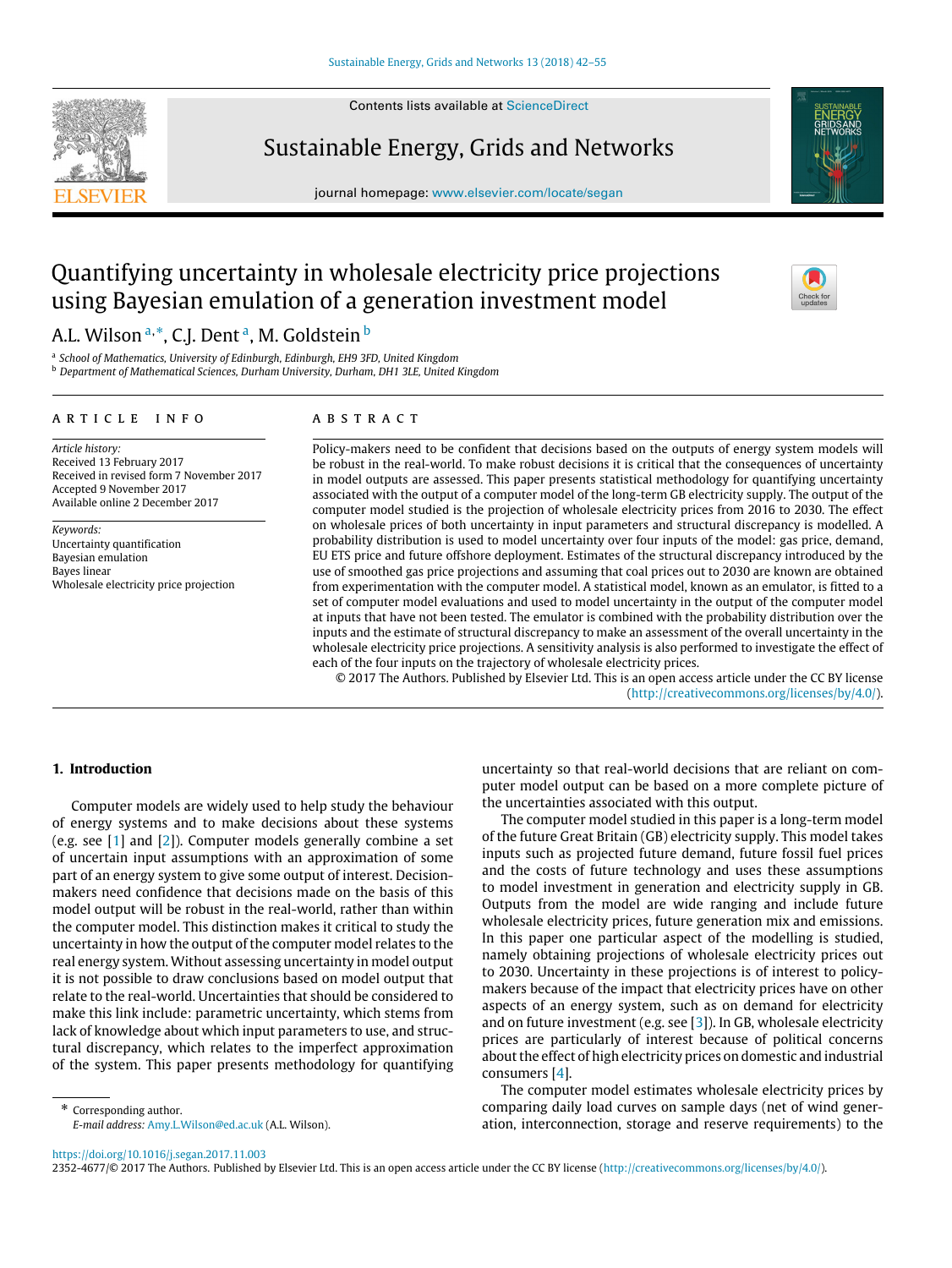generation merit order, accounting for increased prices above the marginal cost at times of short supply. This merit order is estimated using assumptions about the short term costs for each plant in the system. The future projections depend on a large number of uncertain model inputs. Four of these are focused on: gas prices, demand, European Union Emissions Trading System (EU ETS) price and offshore wind deployment. These inputs were selected after discussion with model developers as being inputs which may have a large impact on wholesale electricity prices, as well as being associated with a high level of uncertainty. Confidentiality issues prevent further details about the model being discussed here but this does not affect the validity of this study, which focuses on the assessment of uncertainty in model outputs, and not on technical modelling details.

When assessing uncertainty for wholesale electricity price projections, one consideration is the extent to which uncertainty in the four selected input assumptions affects the wholesale price projections. An assessment of the overall uncertainty in wholesale price projections due to input uncertainty as well as the effect that individual inputs have on the wholesale price projections will be made. However, even if the true values of the four input assumptions were known and the model was run at these values, there would still likely be some error, or structural discrepancy, in the price projections. A further aspect of this study therefore considers the quantification of this structural discrepancy. In particular, two possible sources of structural discrepancy are considered. The first is the use of a smoothed time-series of future gas prices as an input to the model, when in reality gas prices are volatile. The second is the effect that uncertainty associated with future coal prices (which are held as a fixed time series in this study) has on the wholesale price projections.

A major practical difficulty associated with the study of uncertainty in computer models is that these models can take a long time to run. The model studied in this paper takes around one hour to perform one model evaluation. Traditional Monte Carlo (MC) simulation involves drawing many inputs from a probability distribution (used to represent uncertainty in these inputs) and running the computer model at every input drawn. When models are slow to evaluate, this process is infeasible because it is not possible to run the model at enough inputs to get a complete picture of uncertainty over the input space. To resolve this difficulty, a statistical model (known as an emulator) is fitted to a small number of model evaluations. A computer model can be thought of as a function  $f(\cdot)$ , taking some vector of inputs **x** and returning some vector of outputs **f**(**x**). An emulator specifies the uncertainty in **f**(**x**) for any input **x**. Thus, even for inputs that have not been run, an approximation of the model output at that input (given by the mean of the emulator) and the error in this approximation (given by the standard deviation of the emulator) can be obtained. Emulation makes it possible to assess uncertainty when the number of model evaluations is limited, whilst also quantifying the additional uncertainty arising from this sparse coverage of the input space.

This paper uses emulation and a model for structural discrepancy to assess uncertainty in projections of the wholesale electricity price obtained using a computer model. The steps taken are applicable to a wide range of applied problems in energy systems modelling. Any modelling study which uses a slow-torun computer model to obtain results and has uncertain inputs and/or structural discrepancy could benefit from the methodology described here. This paper focuses on a model that is used to obtain long-term projections. Examples of similar computer modelling studies that could benefit from the methodology include those associated with the TIMES/MARKAL family, PRIMES and ESME (see [\[2\]](#page-13-1) for a summary of the major UK energy models).

Emulation has previously been used to assess uncertainty in the output of energy system models in [\[5\]](#page-13-4) and [\[6\]](#page-13-5). This paper extends [\[5\]](#page-13-4) and [\[6\]](#page-13-5) with three key contributions. The first is that Bayes linear methods are used to fit the emulator. As with a conventional Bayesian analysis, Bayes linear methods have the advantage that expert judgement can be incorporated when fitting the emulator, but Bayes linear fitting uses only linear algebra rather than time-consuming Markov Chain Monte Carlo (MCMC). The second contribution is that computer model experimentation is used to assess structural discrepancy. Using experimentation as demonstrated in this paper is particularly useful in the absence of historical data, or where historical data are not thought to be representative of the future behaviour of a system. More details on these two points are given in Section [2.](#page-2-0) The third contribution is that emulation is demonstrated on a real-world policy problem, that of assessing uncertainty in projections of wholesale electricity prices.

The structure of the rest of this paper is as follows. In Section [2](#page-2-0) existing methods for assessing uncertainty in energy models are reviewed. In Section [3,](#page-3-0) the process for the selection of model evaluations to run is described. In Section  $4$ , an emulator is fitted to these model evaluations. In Section [5,](#page-7-0) results from the study on structural discrepancy are given. Finally, in Section  $6$ , the emulator in combination with uncertainty specifications for structural discrepancy and parametric uncertainty is used to study uncertainty in wholesale electricity price projections.

## <span id="page-2-0"></span>**2. Literature review**

In energy systems modelling, the standard technique for assessing the consequences of input uncertainty is to run a scenario analysis, considering model outputs for a small selection of different future scenarios, without considering the relative probabilities of these scenarios  $[7-9]$  $[7-9]$ . There are several disadvantages when using this approach to assess uncertainty in model output. One disadvantage is that only a small set of scenarios are tested, and so the full range of possible inputs is not explored. It is unlikely that any single scenario will occur in practice, and so testing only a small number of scenarios gives an unrealistic view of the possible range of outputs. A study in  $[10]$  highlights the importance of this issue by comparing historic demand scenarios to observed demand in the UK, concluding that the demand scenarios considered did not capture the observed behaviour of UK demand. Another disadvantage is that a scenario-based analysis cannot be used to estimate statistics such as the mean and variance of the model output. To estimate statistics such as these, an assessment of uncertainty in model inputs must be given and combined with computer model runs (using e.g. Monte Carlo simulation). Without a clear and quantitative specification of uncertainty in model output, it is very difficult to make good decisions using computer models because the relative probabilities of different possible model outputs are not known.

Using a scenario analysis to investigate the effect on model output of varying a single input of interest or a set of inputs of interest (i.e. a sensitivity analysis) can also be problematic. Firstly, it is common for scenario analyses to focus only on sensitivity to a single input and the effect of interactions between inputs is not considered [\[11\]](#page-13-9). This is problematic when the effect of varying an input is different as other inputs vary. Secondly, a sensitivity analysis is usually carried out by performing several model runs, varying some input of interest in each one whilst keeping all other inputs fixed at some estimated value. The variation in output as this input of interest is varied is used to assess the sensitivity of the model output to the input of interest. In the real-world, the inputs held fixed are usually uncertain and this uncertainty should be accounted for to get an accurate view of the effect on model output of varying any given parameter. To account for this uncertainty fully it is necessary to probabilistically specify the uncertainty over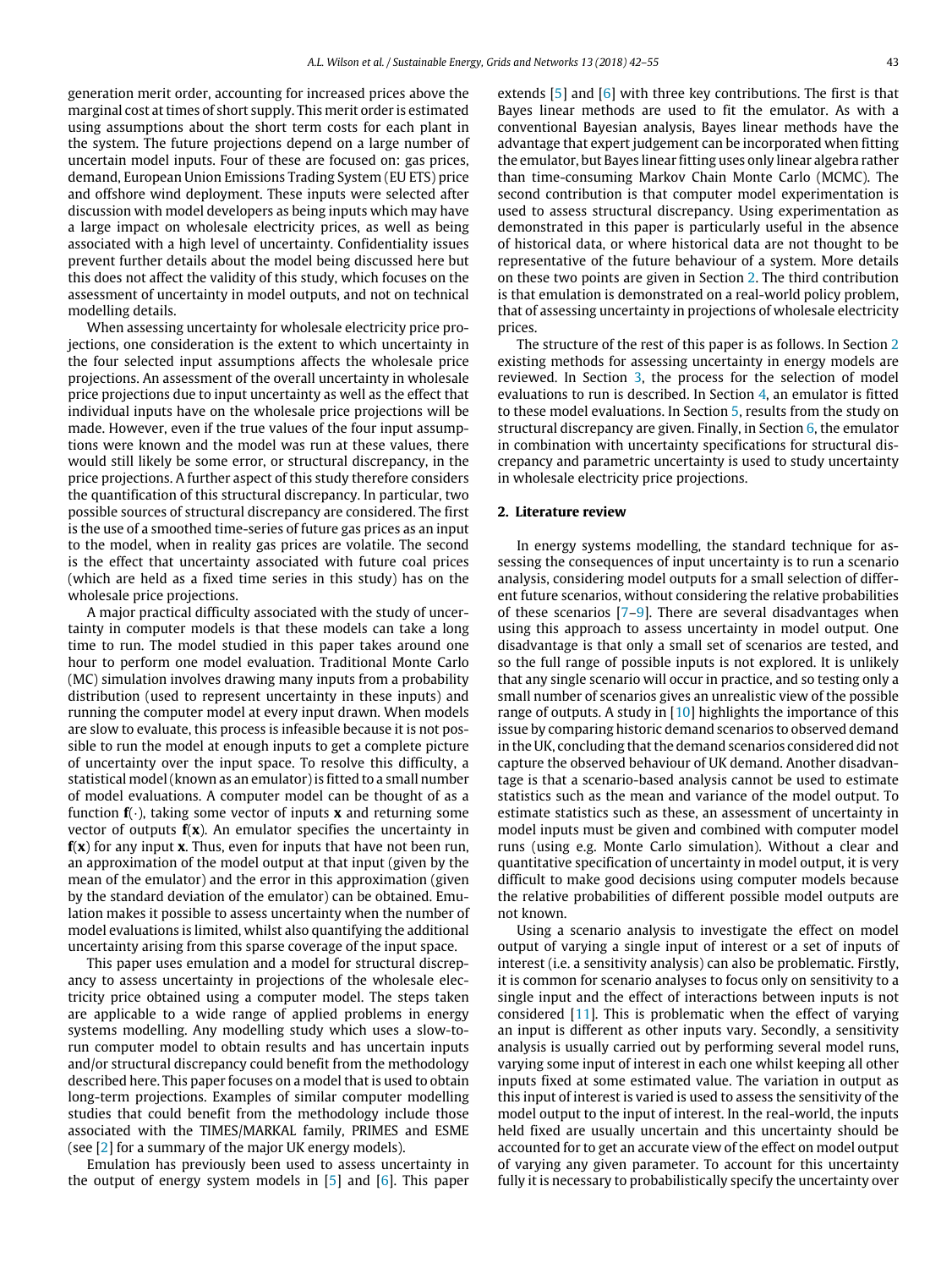the inputs held fixed and to compute the impact of this uncertainty on the model output when performing a sensitivity analysis (e.g. by using Monte Carlo sampling combined with runs of the computer model).

In [\[11\]](#page-13-9), probabilities are attached to scenarios in a stochastic optimisation to investigate the effect of mid-term uncertainty on short-term decisions in a two-stage stochastic version of UK-MARKAL. In [\[12\]](#page-13-10) a method is described for eliciting these probabilities. Probabilistic scenario-based analyses have also been used to study uncertainty in multi-stage problems (e.g. [\[13\]](#page-13-11) and [\[14\]](#page-13-12)). Whilst these methods incorporate probabilities alongside scenarios, they still restrict consideration to a small number of scenarios and so do not give a full picture of output uncertainty. Traditional Monte Carlo simulation can be used in combination with a probability distribution over the input parameters of a computer model to give a full picture of uncertainties in the outputs of a computer model (e.g. [\[15,](#page-13-13)[16\]](#page-13-14)), but for models which take even a few minutes to run it is usually not possible to perform enough computer model runs to obtain a robust and accurate assessment of uncertainty in model outputs. Monte Carlo simulation can be combined with scenario-reduction techniques (e.g. [\[17\]](#page-13-15)) to overcome this problem, but the effectiveness of this approach is reliant on an assumption that the reduced scenario space will adequately capture the output uncertainty. The extra uncertainty arising from this assumption is rarely considered.

The methods described above are all used to assess the impact of input uncertainty on the outputs of a computer model. The impact of structural discrepancy is a key part in linking the model and the real-world but it is rarely considered in the energy system planning literature. One example where the importance of this source of uncertainty was highlighted is in  $[18]$ , where model output is compared across a variety of different energy planning models. Another example is in [\[19\]](#page-13-17), where the impact of structural discrepancy is assessed by testing the stability of the solution of an optimisation routine to modelling assumptions.

Rather than a scenario-based approach, this paper uses emulation in combination with Monte Carlo simulation and a statistical model for structural discrepancy to assess uncertainty in computer model outputs. The quantification of uncertainty in computer models using emulation for a variety of different non-energy applications is described in [\[20–](#page-13-18)[23\]](#page-13-19) and [\[24\]](#page-13-20). There are few examples of the use of emulation in energy systems modelling. In  $[6]$  an emulator of a transmission costs model is used to make decisions about transmission network expansion. Uncertainty in three input parameters is accounted for in this decision making process but there is no consideration of structural discrepancy. In [\[5\]](#page-13-4) emulation is used to calibrate a generation investment model. Both input uncertainty and structural discrepancy are modelled. Structural discrepancy is estimated by training a statistical model using historical data. In real studies, there may be no historical data available to fit a model for structural discrepancy, or any available historical data may not be relevant to future projections. For the example in this paper, the computer model was only set up to run for future years, so although historic wholesale electricity prices were available, it was not possible to compare this historic data to computer model runs to estimate structural discrepancy. We instead used experimentation to investigate the possible impact of structural discrepancy on future projections, a methodology that can be used in the absence of relevant historical data, or in combination with any available data.

Both [\[6\]](#page-13-5) and [\[5\]](#page-13-4) use Gaussian Processes to emulate the computer models studied. In [\[5\]](#page-13-4), the Gaussian Process is fitted using Bayesian updating, with Markov Chain Monte Carlo (MCMC) used to update the prior distributions of any unknown parameters with training data. These prior distributions are used to describe uncertainty in the parameters of the emulator before any computer model runs have been performed. This Bayesian approach of updating prior distributions has the benefit that expert knowledge about the computer model incorporated in the prior distributions can be combined with data from computer model runs. There are two disadvantages to the Gaussian Process approach described in [\[5\]](#page-13-4). The first is that full probability distributions must be specified as prior distributions for all unknown parameters. This is not an easy task for complicated statistical models with many parameters and so many studies are forced to resort to using standard prior distributions without clear justification. As prior distributions can impact results (especially if few computer model runs are possible), it is important to have prior distributions that properly reflect our uncertainty about the unknown parameters. For more details on the difficulties of prior selection, see [\[25\]](#page-13-21). The second disadvantage is that MCMC routines can be difficult to implement and may take time to converge. This paper uses Bayes linear methods [\[26\]](#page-13-22) to fit the emulator to avoid these problems. Bayes linear methods are still Bayesian in nature, and hence retain the ability to update prior information with computer model runs, but require only prior means and variances to be specified for unknown quantities. By using only means and variances, the burden of specifying full probability distributions for all unknown quantities is avoided. Another benefit is that the computations for fitting the emulator are reduced to simple linear algebra and there is no need to use MCMC. Without the need for MCMC, there is no need to assess convergence of the MCMC algorithm and the fitting of the emulator can be done much more quickly.

This paper demonstrates the use of emulation combined with a statistical model for structural discrepancy for overcoming the deficiencies of a scenario based analysis as described above. By using an emulator in combination with Monte Carlo simulation and a probabilistic specification of uncertainty over the computer model inputs a full picture of the impact of input uncertainty can be assessed. As an emulator is quick to evaluate, scenario-reduction techniques are not required. The uncertainty that arises because limited computer model runs are available is quantified using the emulator and incorporated into the uncertainty assessment. The emulator is combined with a statistical model for structural discrepancy, the parameters of which are estimated by experimenting with computer model parameters that are usually set at fixed values. Without a full picture of the uncertainties associated with an energy model it is not possible to make good decisions based on the model output. This paper describes methodology for quantifying these uncertainties in models which are slow to run, and demonstrates this methodology on a widely used model for projecting energy prices.

## <span id="page-3-0"></span>**3. Experimental design**

#### *3.1. Parametrisation of input parameters*

The model inputs studied were gas price, demand, EU ETS price and offshore wind deployment. All other inputs to the computer model were set to a central scenario chosen by the model developers. We chose to focus on uncertainty arising from these four input assumptions as they were deemed by the model developers to be of most interest to policy-makers, to have a large impact on wholesale electricity prices and to be associated with substantial uncertainty. The impact of these inputs on wholesale electricity prices in GB is discussed in [\[27\]](#page-13-23). Uncertainty in the EU ETS price and offshore wind deployment largely arises from uncertainty about future policy, whereas uncertainty in gas price and demand can arise from economic conditions, policy, global political stability and weather conditions. The methods discussed here focus on four model inputs but can be extended in principle to a larger input space. With a larger input space more model evaluations will be needed to fit the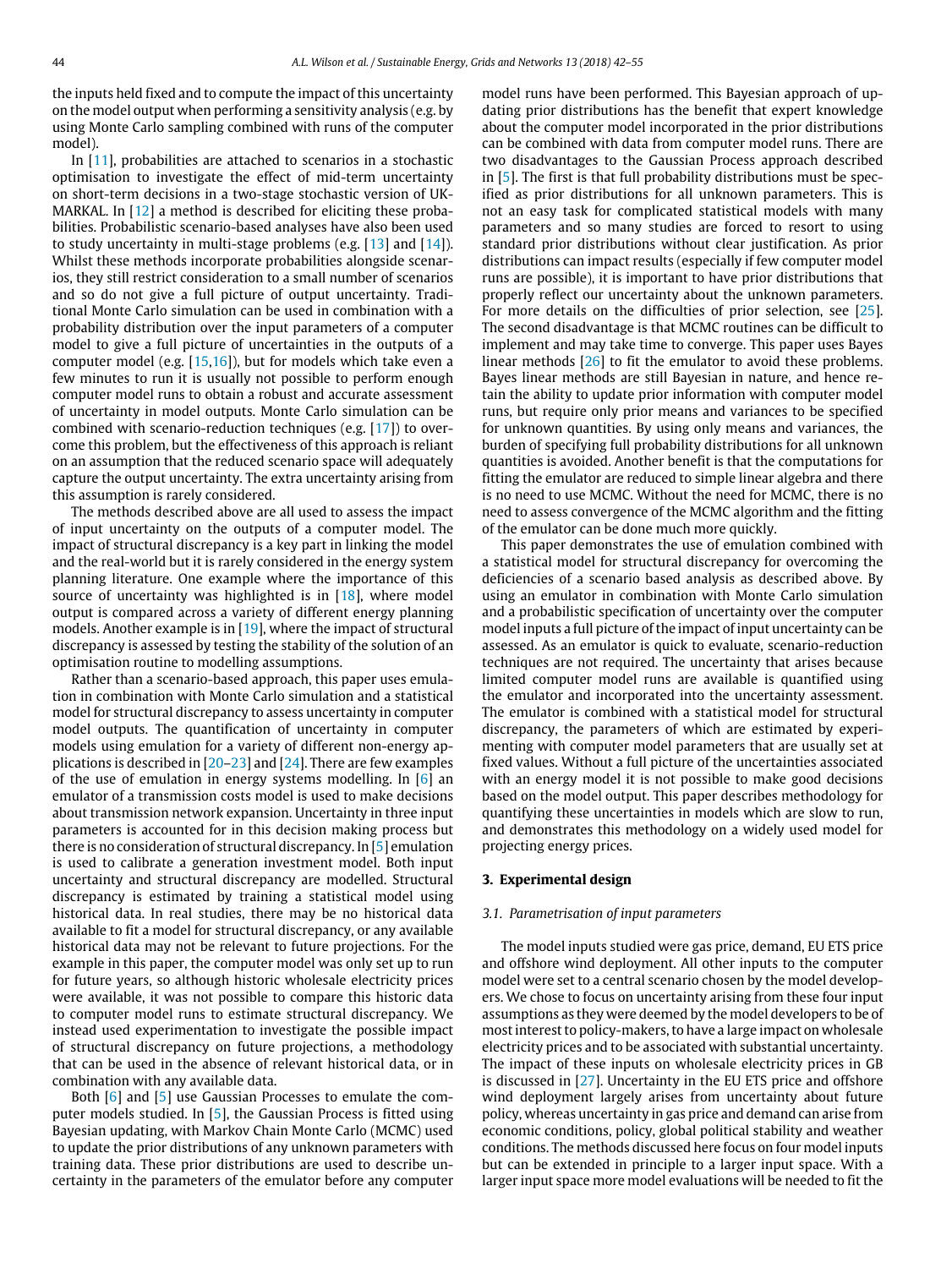<span id="page-4-0"></span>

Fig. 1. Central, high (dashed) and low (dashed) demand scenarios in black, parametrisation (possible model inputs) in grey, for gas price (left hand side) and demand (right hand side).



**Fig. 2.** LHS—central (solid), low (dashed) and high (dashed) scenarios for EU ETS price in black, parametrisation (possible model inputs) in grey. RHS—carbon price floor corresponding to these EU ETS price assumptions.

emulator but the extent of the increase in requirement depends on the sensitivity of the outputs of the computer model to each of the inputs. It is likely that after an initial analysis, some inputs will be found to have little effect on the outputs and it will therefore be possible to exclude them from further consideration. In [\[28\]](#page-13-24), emulation for input spaces of dimension 50 are discussed and there are examples in the literature of emulators designed for around twenty input parameters (e.g. [\[24](#page-13-20)[,29\]](#page-13-25)). For very large input spaces, uncertainty arising from any inputs not included in the emulator can be included as an extra error term in the uncertainty analysis (as we demonstrate for coal price in the following section). The size of this extra error term will determine whether any extra investigation into the inputs not included in the emulator is required.

Gas price, demand and EU ETS price take the form of an annual average time series from 2010 to 2030. For offshore wind deployment the model inputs consist of a list of the plants to be deployed in each year from 2016, along with the capacity of each plant (where this deployment relates to future contract for difference auctions [\[30\]](#page-13-26)). For each input, low, central and high assumptions were available from the model developers. For gas price and EU ETS price, the inputs were known up to and including 2015. For demand, inputs were known up to and including 2014.

As described above, each of the four model inputs is multivariate, so there were a large number of individual parameters to consider when forming the input assumptions. Given the time constraints of the project, it was necessary to reduce the number of parameters studied. Each model input (gas price, demand, EU ETS price and offshore wind deployment) was therefore represented by one parameter: a shift away from the central projection for each input. For all inputs the extent of the shift from the central

projection in each year was determined using the high and low scenarios. A shift of  $+1$  from the central projection corresponds to the high scenario. A shift of −1 corresponds to the low scenario. Positive shifts interpolate between the high and central scenarios whereas negative shifts interpolate between the central and low scenarios.

For offshore wind, the central, high and low scenarios consist of the total capacity of offshore wind that will be deployed in future contract for difference auctions. Any offshore wind plants that had already been contracted at the time of analysis were not treated as uncertain. For a given shift parameter, it was assumed that the same number of offshore wind plants would be deployed over the period of interest, but the size of each deployed plant was proportionately adjusted according to the shift parameter. This assumption was made because the aim was to study the effect of variation in the total future capacity of offshore wind rather than the effect of changes in the total number of deployed plants.

The carbon price floor is a minimum price for carbon emissions, currently set as the EU ETS price plus some government determined carbon price support which is known to 2020/21. Dependence of the carbon price floor on the EU ETS price was incorporated into the input assumptions by assuming that the carbon price floor in 2020/21 will increase in line with an assumed Retail Price Inflation (RPI) for all years post 2020/21, unless the carbon price floor is less than the EU ETS price in which case the carbon price floor will be set to the EU ETS price.

[Figs. 1](#page-4-0)[–3](#page-5-1) show graphically the effect of the parametrisations described above. The *y*-axis labels on these plots and on other plots in this paper have been removed to protect the potential sensitivity of the data. For each plot in Figs.  $1-3$ , the grey lines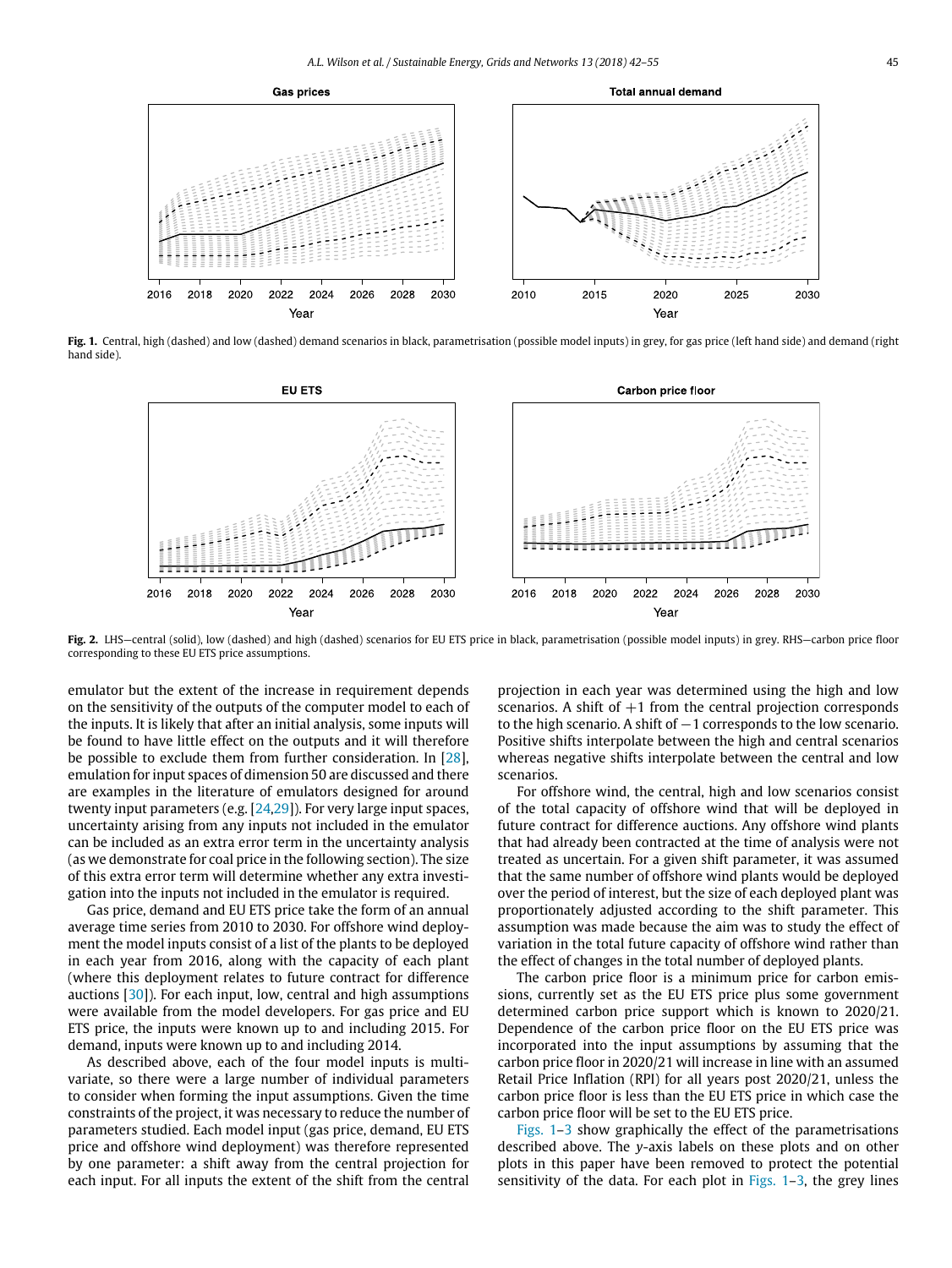Offshore becoming operational

<span id="page-5-1"></span>

**Fig. 3.** Total deployment of offshore wind generation in each year. Central (solid), low (dashed) and high (dashed) scenarios for EU ETS price in black, parametrisation (possible model inputs) in grey.

show possible parametrisations of the model input assumptions. In [Fig. 3,](#page-5-1) the deployed wind plants have been aggregated by the year in which it is assumed they will become operational. The ranges of shift parameters tested were: gas price, [−1.5, 1.5]; EU ETS price,  $[-1, 1.2]$ ; demand  $[-1.2, 1.2]$  and offshore deployment [-1.1, 1.1]. The increased range for gas prices was chosen to reflect that model developers thought gas price was the most influential input assumption. The EU ETS price was capped below at a shift parameter of  $-1$  as shift parameters smaller than this led to negative prices. All other input assumptions in the model were taken to be fixed at the current central estimates used by the model developers.

The effect of parametrising the inputs in this way is that it will not be possible to obtain an emulator prediction for any demand, gas price, EU ETS price or offshore wind deployment projection that cannot be represented as a shift parameter as described above. If it is possible to approximate the input with some shift parameter, then this approximation can be used with the emulator, but an additional error (that of uncertainty in the parametrisation) will be introduced. In Section [5,](#page-7-0) the effect on wholesale prices of deviations from the gas price parametrisation will be considered.

#### *3.2. Data collection*

Three designs (or sets of model evaluations) were set up over the four shift parameters. The first two designs were used for fitting and validating the emulator. The third design was used to assess structural discrepancy. In each design, the values to run for the four input parameters were selected using a maximin Latin hypercube design (see [\[31\]](#page-13-27) for details and [\[32\]](#page-13-28) for the R package used to select the design). A Latin hypercube design aims to select model evaluations that are space-filling, rather than focusing the model evaluations on regions of particular interest. This design was chosen so that the emulator could be combined with a wide range of assumptions relating to the probability distribution chosen to represent uncertainty in the inputs.

Brief descriptions of the three designs are given below:

- **Design 1:** 150 model evaluations to use for fitting the emulator.
- **Design 2:** 60 model evaluations to use as a test set to validate the emulator.
- **Design 3:** four sets of 20 model evaluations, used for assessing structural discrepancy. These four sets of model evaluations consist of:
- Design 3a: 20 model evaluations with the standard parametrisations used for the first and second designs.
- Design 3b: the 20 model evaluations used in design 3a, but with volatility of  $2 \sin(\pi/2 + (\text{year} - 2015)\pi/2)$ added to each year of the gas price assumption. Further discussion of this volatility is given in Section [5.](#page-7-0)
- Design 3c: the 20 model evaluations used in design 3a, but with volatility of  $8 \sin(\pi/2 + (\text{year} - 2015)\pi/2)$ added to each year of the gas price assumption.
- Design 3d: the 20 model evaluations used in design 3c, but with a randomly chosen shift factor for coal away from the central assumption. The shift was chosen from a Normal distribution with mean zero and variance set so that high and low coal price scenarios provided by the model developers corresponded to a 95% probability interval around the central assumption.

The model was run for each design point (or model evaluation) described above.

### <span id="page-5-0"></span>**4. Emulation**

In this section details of the statistical emulator used to model the wholesale electricity price output as a function of gas price, demand, EU ETS price and offshore wind deployment are given.

The output of the model considered here is an annual timeseries from 2010 to 2030 of wholesale electricity prices. To fit an emulator to each of these years independently would be timeconsuming and would require a large number of models runs, so principal components analysis (PCA) was used to reduce the dimension of the output space (see  $[33]$  for an introduction to PCA, [\[34\]](#page-13-30) for an example with emulation and [\[35\]](#page-13-31) for a discussion of multi-output emulation). The aim was to select a small number of principal components that explain as much of the variance in the outputs as possible. Independent emulators were then used to model each principal component.

Before applying PCA, the output for each year was scaled by the mean and standard deviation of the completed runs. The first six principal components were found to explain 98.7% of the total variance, with 78.3% of the total variance arising from the first principal component. Thus, the first six principal components were selected for analysis. The error introduced by discarding the remaining 15 principal components will later be incorporated into the emulator.

Let  $f_i(\mathbf{x})$  be the *i*th principal component of the model output at some vector of inputs **x**. The value of  $f_i(\mathbf{x})$  is unknown at untested **x** so we represent our uncertainty in  $f_i(\mathbf{x})$  as

<span id="page-5-2"></span>
$$
f_i(\mathbf{x}) = \sum_{j=0}^{p_i} \beta_{ij} h_{ij}(\mathbf{x}) + \epsilon_i(\mathbf{x}),
$$
\n(1)

for  $i \in \{1, \ldots, 6\}$ , where  $h_{ij}(\mathbf{x})$  are a set of known and deterministic basis functions with  $h_{i0}(\mathbf{x}) = 1$ ,  $B = \{\beta_{ij}\}\$ are unknown constants and  $\epsilon_i(\mathbf{x})$  is a stochastic process.

By including a mean function, given by  $\sum_{j=0}^{p_i} \beta_{ij} h_{ij}(\mathbf{x})$ , it is possible to incorporate prior judgements about the effect that individual inputs have on the output into the emulator. The basis functions  $h_{ii}(\mathbf{x})$  that were chosen for each principal component are given in [Table 1.](#page-6-0) These basis functions were chosen by comparing the coefficients of determination  $(R^2)$  of linear regression models fitted to different sets of polynomial and interaction terms formed from **x**. That is, different possible sets of basis functions were tested by fitting linear regression models to the computer model inputs and outputs. Those basis functions that resulted in a better fit when included in the regression model (as assessed using the coefficient of determination) were retained in the mean function of the emulator. The emulator given by  $(1)$  was fitted to the model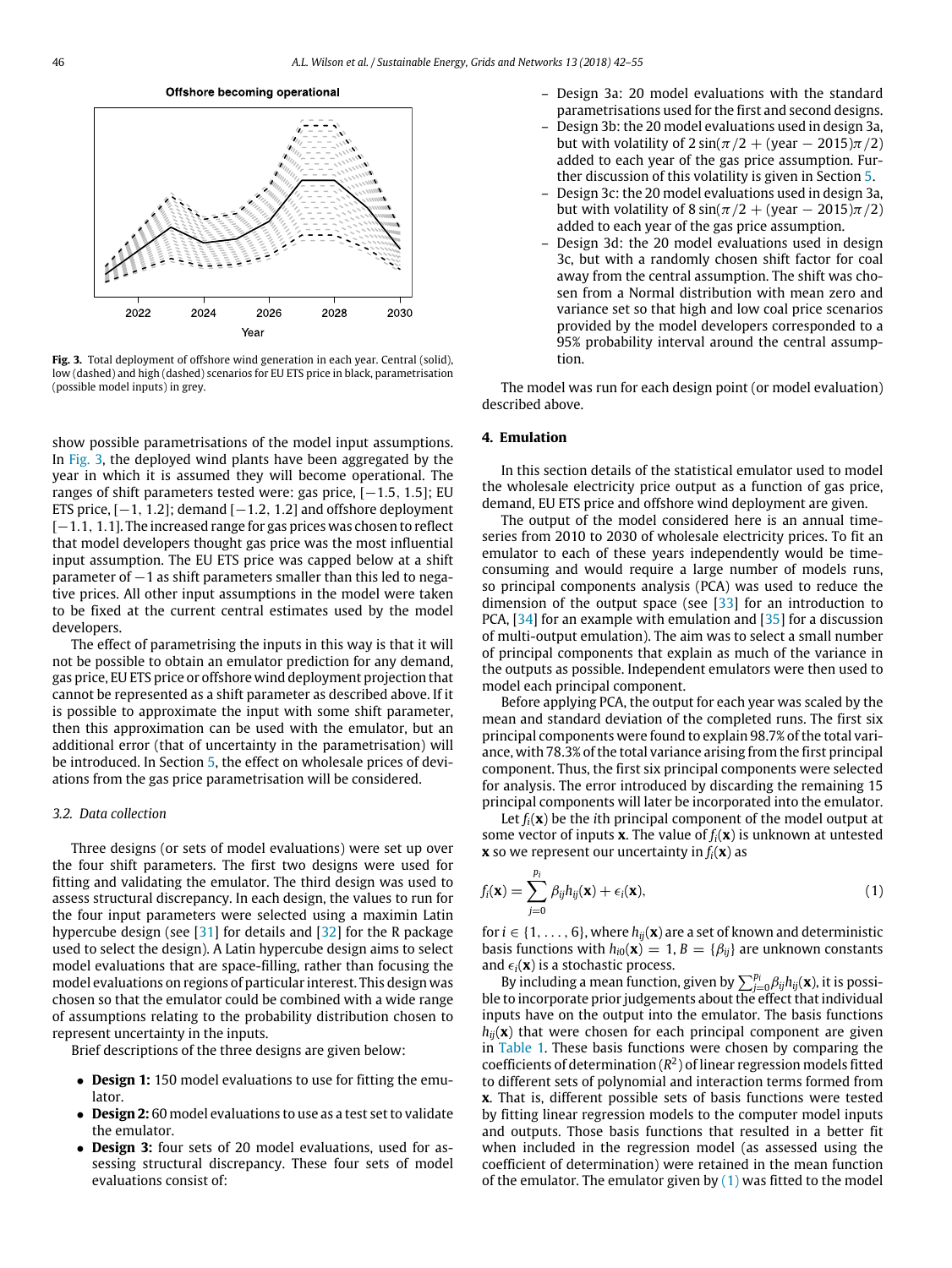#### <span id="page-6-0"></span>**Table 1**

Basis functions for each principal component, where  $x_1 =$  gas price,  $x_2 =$  EU ETS price,  $x_3$  = demand and  $x_4$  = offshore wind deployment.

| $x_1, x_2, x_3, x_4, x_2^2, x_3^2, x_1x_2$<br>$x_1, x_2, x_3, x_4, x_1^2, x_1^3, x_1^4, x_1^5, x_2^2$<br>$\mathcal{P}$<br>$x_2^2$ , $x_2^3$ , $x_2^4$ , $x_1x_2$ , $x_1x_3$ |  |
|-----------------------------------------------------------------------------------------------------------------------------------------------------------------------------|--|
|                                                                                                                                                                             |  |
|                                                                                                                                                                             |  |
| $x_1, x_2, x_3, x_4, x_1^2, x_1^3, x_2^2, x_3^2, x_2x_3$<br>3                                                                                                               |  |
| $\overline{4}$<br>$x_1, x_3, x_4, x_1^2, x_1^3, x_1^4, x_1^5, x_2^2, x_3^3, x_1x_4$                                                                                         |  |
| $\overline{5}$<br>$x_1, x_2, x_3, x_4, x_1^2, x_1^3, x_1^4, x_1^5, x_1^6, x_2^2$<br>$x_3^3$ , $x_1x_3$ , $x_1x_4$                                                           |  |
| $x_1, x_2, x_4, x_1^2, x_1^3, x_1^4, x_1^5, x_1^6$<br>6                                                                                                                     |  |

evaluations using Bayesian techniques, requiring specification of prior judgements about all uncertain quantities. For prior beliefs for the coefficients  $\beta_{ii}$ , we set  $\mathbb{E}[\beta_{ii}] = 0$  for all *i*, *j*, all  $\beta_{ii}$  were assumed independent, and  $Var[\beta_{ij}]$  was set to 1.

The prior mean of  $\epsilon_i(\mathbf{x})$  was set to zero and the prior covariance was set to  $\sigma_i^2 c_i(\mathbf{x}, \mathbf{x}')$ , where  $c_i(\mathbf{x}, \mathbf{x}')$  is given by the Gaussian correlation function,

$$
c_i(\mathbf{x}, \mathbf{x}') = \exp\left(-\sum_k \frac{(x_k - x'_k)^2}{\delta_i^2}\right),\tag{2}
$$

and the  $\delta_i$  are constants to be specified. Prior independence between  $\epsilon_i(\mathbf{x})$  and  $\beta_{ij}$  was assumed. To complete the prior specification, we set  $\delta_1 = 0.3$ ,  $\delta_i = 0.1$  for  $i > 1$ , and  $\sigma_i^2$  for each *i* to the residual variance from a standard linear regression fit. The prior beliefs for δ*<sup>i</sup>* were chosen because a reasonable degree of correlation was expected for the emulator for the first principal component, as based on initial fits to training sets it was clear that the mean  $\sum_{j=0}^{p_i} \beta_{ij} h_{ij}(\mathbf{x})$  explained much of the variance. For later principal components, the selected basis functions explained a smaller proportion of the variance, so prior expectations were that the local variation around the mean of the emulator would have a lower correlation (i.e. the stochastic process  $\epsilon_i(\mathbf{x})$  will be less smooth).

Before fitting the model, the inputs and outputs were scaled to lie between  $-1$  and 1. Bayes linear methods  $[26]$  were used to fit [\(1\)](#page-5-2) to the model evaluations detailed in the previous section. A Bayes linear analysis specifies prior means and covariances for uncertain quantities ( $\beta_{ij}$ ,  $\delta_i$  and  $\sigma_i^2$ ), rather than full probability distributions. Given that there is often limited ability to specify prior probability distributions with great detail, using only prior means and covariances can be more natural and results in no meaningful loss of detail. Bayes linear updating equations are used to update these prior specifications with the model evaluations. Using Bayes linear methods to update beliefs in this way can speed up emulator computations in comparison to a Bayesian analysis using full distributions as numerical linear algebra can be used in place of MCMC.

In [\[5\]](#page-13-4), the author states that the fitting of the emulator (which uses MCMC) takes six minutes for 25 model evaluations and that one emulator evaluation takes 10−<sup>4</sup> s. Using the Bayes linear updating equations, we were able to estimate the mean and variance of the emulator of the first principal component for the 60 sets of inputs in the test set in approximately 0.3 s for 150 model evaluations (this estimation includes the fitting of the emulator). These two tests are not exactly comparable owing to the different number of model evaluations, a slight difference in the dimension of the input space and different coding platforms but it is clear that even with small variation in the timings, it would be substantially quicker to fit an emulator to the test set using Bayes linear than MCMC. There are many situations where repeated fitting of an emulator is useful. For example, to check the fit of an emulator in the absence of a test set a leave-one-out analysis might be performed. Each model evaluation would be left out in turn, and the emulator fitted to the remaining model evaluations and used to predict the output for the evaluation left out. For 150 model evaluations, this would require the mean and variance to be computed for one set of inputs using 150 emulators. In these situations, reducing the time taken to fit each emulator from 6 min to less than a second makes a substantial impact on the total required computing time.

To fit an emulator using Bayes linear methods, the Bayes linear updating equations are used to update prior beliefs about the emulator, given a set of model evaluations. As a different emulator is fitted for each principal component, let  $D_i = \{(\mathbf{x}_n, y_{in}), \text{ for } n \in \mathbb{Z}\}$ {1, . . . *N*}} be the data from the *N* model evaluations used to fit the emulator of the *i*th principal component. Here, *yin* is the *i*th principal component of the output of the *n*th model evaluation, and **x***<sup>n</sup>* is the corresponding input. The Bayes linear equation for the updated expectation of the *i*th principal component of the computer model output at untested input **x** is given by

<span id="page-6-1"></span>
$$
\mathbb{E}_{D_i}[f_i(\mathbf{x})] = \mathbb{E}[f_i(\mathbf{x})] + \text{Cov}[f_i(\mathbf{x}), D_i](\text{Var}[D_i])^{-1}(Y_i - \mathbb{E}[D_i]), \quad (3)
$$

where  $Y_i = (y_{i1}, \ldots, y_{iN})$  is a vector of the *i*th principal component of the *N* observed model evaluations. Expectations and variances in [\(3\)](#page-6-1) are taken with respect to the prior judgements. Similarly, the Bayes linear equation for the updated covariance between two outputs  $f_i(\mathbf{x})$  and  $f_i(\mathbf{x}')$  is

<span id="page-6-2"></span>
$$
Cov_{D_i}[f_i(\mathbf{x}), f_i(\mathbf{x}')] = k(\mathbf{x}, \mathbf{x}') - Cov[f_i(\mathbf{x}), D_i](Var[D_i])^{-1}Cov[D_i, f_i(\mathbf{x}')],
$$
(4)

where  $k(\mathbf{x}, \mathbf{x}')$  is the prior covariance between  $f_i(\mathbf{x})$  and  $f_i(\mathbf{x}')$ . All the terms on the right hand sides of Eqs.  $(3)$  and  $(4)$  can be calculated using the emulator  $(1)$  in combination with the prior judgements described above and the data from the model evaluations.

By using Eqs. [\(3\)](#page-6-1) and [\(4\)](#page-6-2) the mean and variance of  $f_i(\mathbf{x})$  can be estimated for any **x**. In other words, for any untested input **x**, a mean and variance for the *i*th principal component of the computer model at this input can be given. From this, the mean and variance of the wholesale price projection at any untested input can be constructed by reversing the principal component transformation. The variance of this projection describes the uncertainty arising because a limited number of model evaluations have been used to fit the emulator. For more details on fitting emulators of the form given in  $(1)$  using Bayes linear methods, see [\[36](#page-13-32)[,22,](#page-13-33)[21\]](#page-13-34) and [\[24\]](#page-13-20).

A test set was used to validate the emulator. The emulator [\(1\)](#page-5-2) was fitted to the 150 model evaluations in the first design, and the ability of the emulator to predict the output for the 60 model evaluations in the second design was tested. [Fig. 5](#page-8-0) shows the results of this study for each principal component. Almost all of the model outputs lie within the predicted interval for all of the principal components. Out of 60 model evaluations tested, 4, 1, 2, 1, 1 and 2 of the model outputs were outside the prediction interval for each of the six principal components, indicating a good fit of the emulator to the model. In [Fig. 5,](#page-8-0) the size of the error bars increases for each principal component, reflecting the difficulty of finding a good set of basis functions to explain increasingly smaller variations in the output with a fixed number of model evaluations. This is also shown by the sums of squared errors for each of the plots in [Fig. 5,](#page-8-0) which were 0.06, 0.79, 1.11, 1.62, 2.09 and 4.31 for the first, second, third, fourth, fifth and sixth principal components respectively. As described above, the vast majority of the variance was explained by the first principal component. This means that a large emulator error for later principal components will have a small effect on the emulator error of the final wholesale electricity price predictions (as later principal components only contribute a small amount to the overall variance in these projections).

[Fig. 4](#page-7-1) summarises the steps set out in this section for fitting an emulator to a set of model evaluations. The arrow from the final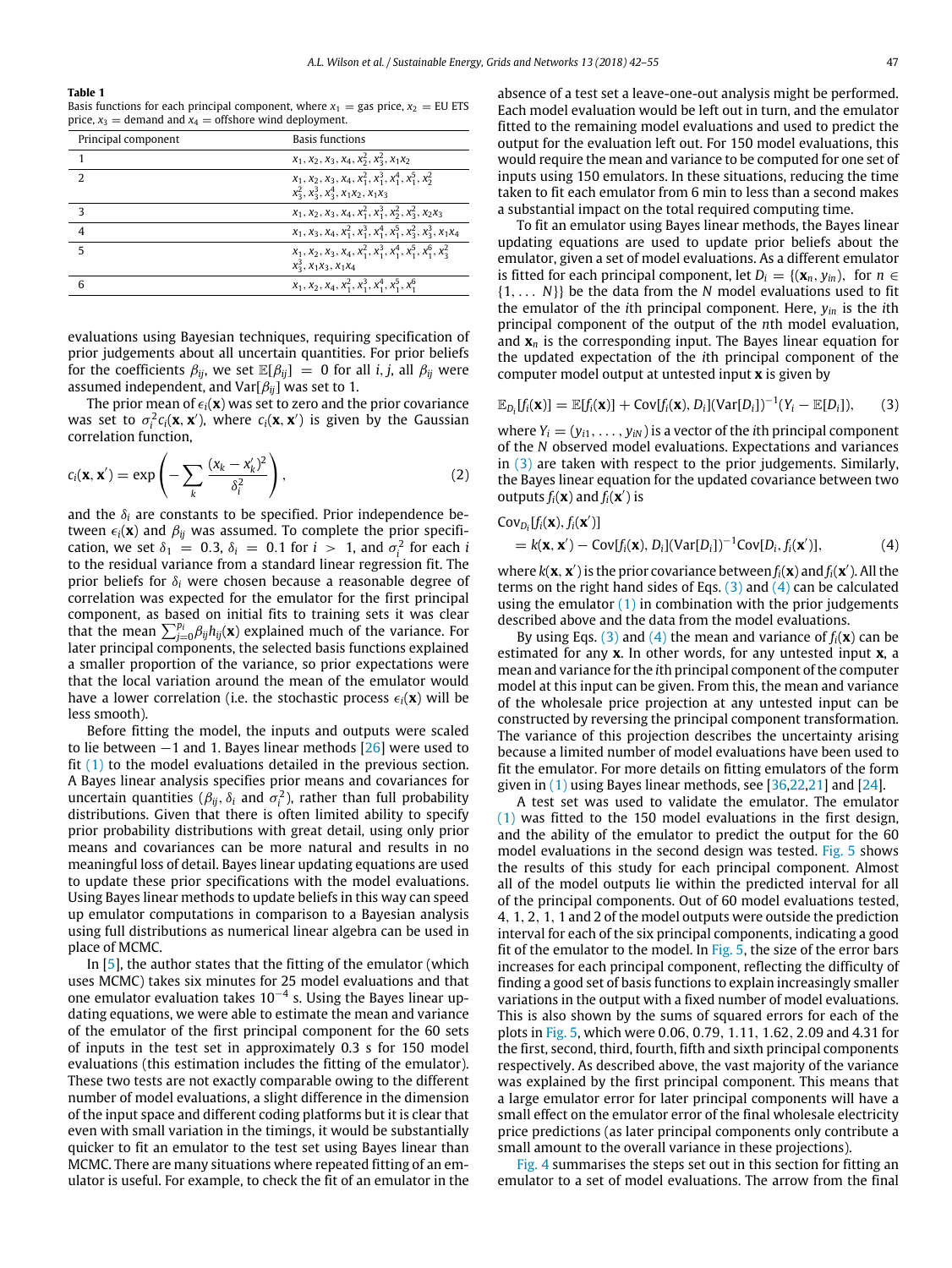<span id="page-7-1"></span>

**Fig. 4.** Flow chart describing steps used to build emulator of computer model.

step to the fourth step demonstrates that fitting the emulator is an iterative process. The form of the emulator should be chosen to get the best fit to the model evaluations possible. If after validating the emulator the fit needs improvement the emulator in  $(1)$  can be altered to better fit the model evaluations (for example by investigating different basis functions). Some of the steps in this flow chart will vary for different applications. For example, it may be possible to run extra sets of model evaluations after an initial emulator has been fitted. By doing this, it is possible to use the emulator to investigate which extra model evaluations are likely to be beneficial for improving the emulator. An example detailing this process for a computer model of the Milky Way galaxy can be seen in [\[24\]](#page-13-20).

The computer code used to fit the emulator described above has been made available as supplementary material. This computer code uses the R programming language in combination with the Rcpp and RcppArmadillo packages to enable integration between R and C++ [\[37,](#page-13-35)[38\]](#page-14-0). For confidentiality reasons it was not possible to make available the computer model runs used to fit the emulator for wholesale electricity prices in this paper but code for generating a dataset to test the statistical methodology described here has been included within the supplementary material.

## <span id="page-7-0"></span>**5. Structural discrepancy**

The third design in Section [3](#page-3-0) was used to study two different sources of structural discrepancy. Designs 3b and 3c were used to investigate the effect of adding volatility to smoothed gas price assumptions. Design 3d was used to study the effect of varying the fixed annual time series of coal prices. By experimenting with the model using these designs it was possible to investigate the effect of particular modelling assumptions on the wholesale prices. An alternative method for assessing structural discrepancy is to compare model output to real-world data. The model studied here was set-up to be used only for future projections so it was not possible to use the computer model to produce predictions for historic years to compare with any real-world data. Even if this were possible, use of historic structural discrepancy assessments with future wholesale price projections would require an assumption that the past is representative of the future.

As described in Section [3,](#page-3-0) model inputs were parametrised to be some shift away from the central projection. This parametrisation introduces uncertainty, because in reality the inputs are unlikely to follow the smooth parametrisation. The left hand side of [Fig. 6](#page-9-0) shows historic annual gas prices from 1998 to 2015. Comparing this to [Fig. 1](#page-4-0) it is clear that the historic prices are considerably more volatile year to year than the model inputs. To assess the effect of this smoothing, a deterministic effect given by  $A \sin(\pi/2 +$  $(year - 2015)\pi/2$  for  $A = 2$  (design 3b) and  $A = 8$  (design 3c) was added to each year of the model input. The gas price inputs tested for  $A = 8$  can be seen on the right hand side of [Fig. 6.](#page-9-0) Although the plot shown on the right hand side of [Fig. 6](#page-9-0) is still not fully representative of the volatility seen on the left hand side of [Fig. 6](#page-9-0) (because the variation is too regular), these results should still allow for an approximation of the effect on wholesale electricity prices if large jumps are introduced in gas prices year-on-year.

In design 3d, the effect of varying the fixed time series of coal price assumptions was tested. A random shift was added to the time-series of coal price inputs. This shift was defined as for the gas, demand and EU ETS price shifts described in Section [3.](#page-3-0)

[Fig. 7](#page-9-1) shows the effect of varying the coal price assumption by plotting the wholesale price projection for 40 possible sets of input assumptions. Lines of the same colour have all input assumptions equal except for coal price. There are 20 colours in the plot and two lines associated with each colour: one of these two lines gives the wholesale price projection when varying the coal price and one gives the wholesale price projection when the coal price is kept at the fixed central scenario. [Fig. 8](#page-9-2) does the same, but for gas price volatility. Again, the only difference between lines of the same colour is that extra volatility has been added to the gas price. Both plots have been shown with the same scale so that they can be compared. Adding volatility to the gas price clearly has a large effect on wholesale prices in comparison to the effect of varying coal price. The mean absolute difference from 2020 to 2030 was calculated for each set of inputs to compare the effect of varying coal price to the effect of varying volatility in gas price. For coal price, the mean of the mean absolute difference over the twenty sets of inputs was £0.50/MWh, ranging from £0.02/MWh to £3.32/MWh. For gas price volatility, the mean of these mean absolute differences over the twenty sets of inputs was £2.60/MWh, ranging from £2.09/MWh to £4.54/MWh. For coal price variation, the relative size of the range is larger because the variation in coal price is dependent on a randomly drawn shift parameter (as the future coal price is uncertain, whereas we can be reasonably sure that given historical data volatility in gas price is larger than that assumed). Any difference between different sets of input assumptions (i.e. lines of different colour in [Fig. 7\)](#page-9-1) can arise both because of this randomly drawn shift parameter and because of interaction between coal price and the other input assumptions. For gas price volatility, it is assumed that future volatility will be approximately equal to historic volatility, so any difference in effect between different sets of inputs can be attributed only to interactions between gas price volatility and the other input assumptions.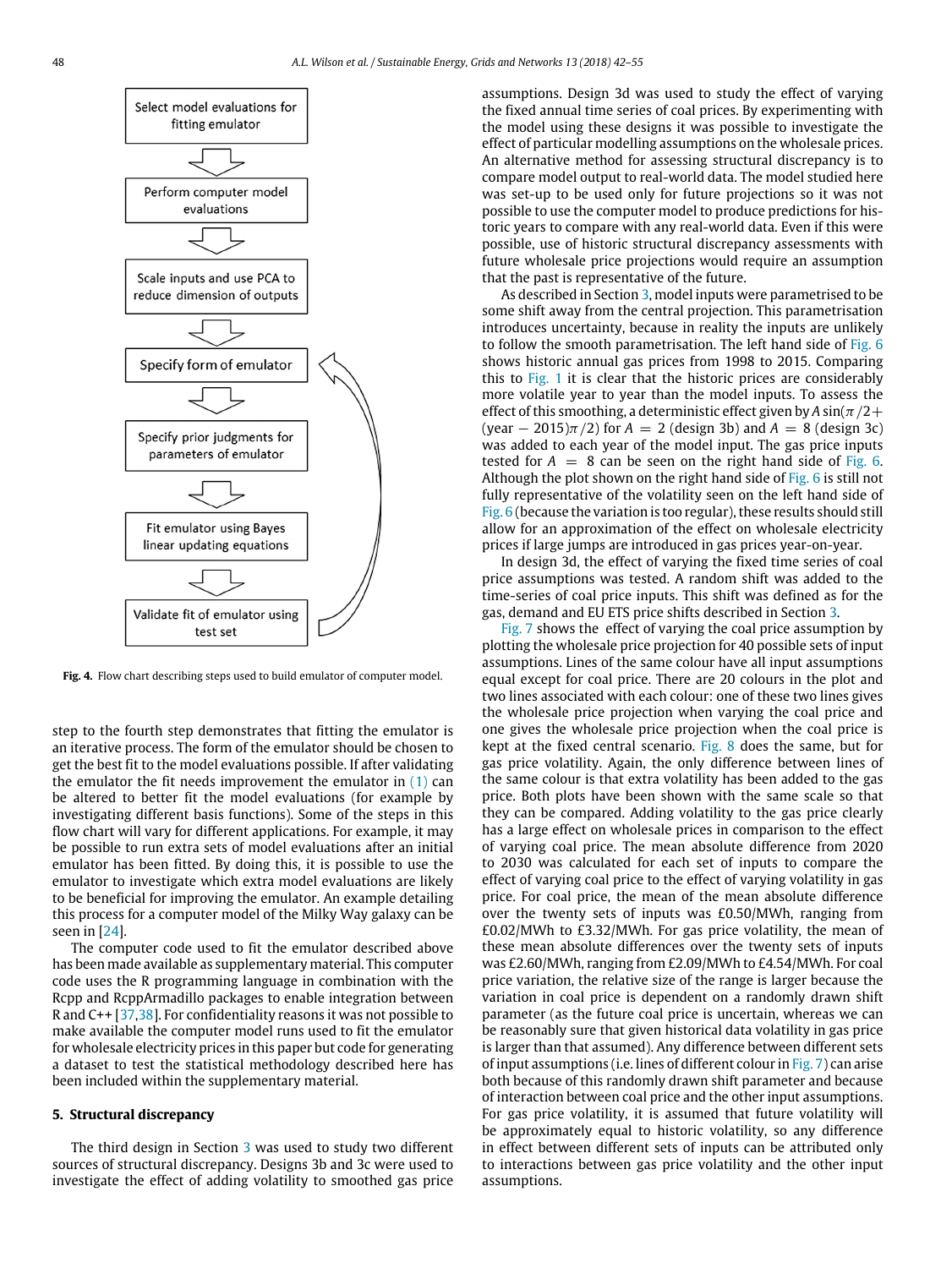<span id="page-8-0"></span>

Fig. 5. Validation of the emulator for each principal component in order: 1 (left, top), 2 (right, top), 3 (left, middle), 4 (right, middle), 5 (left, bottom), 6 (right, bottom). Black dot is emulator mean (predicted value) for a given run in the test set, error bars give a 95% probability interval around this mean. Cross shows actual value of principal component for this run.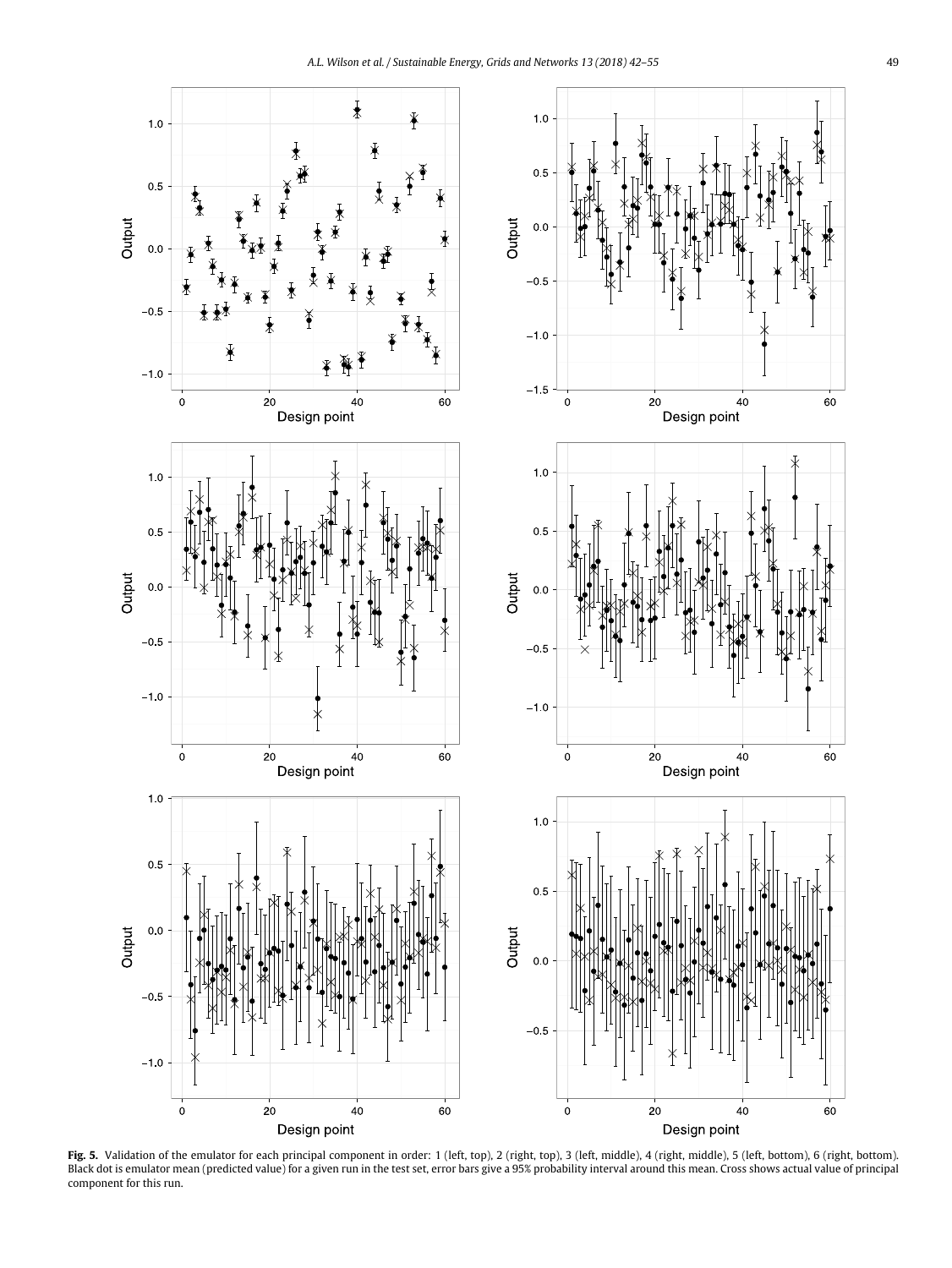<span id="page-9-0"></span>

**Fig. 6.** Left hand side—Historic annual gas prices (adjusted for inflation) [\[39\]](#page-14-1). Right hand side—volatile gas price inputs tested for design 3c (amplitude 8). Both charts have the same scale.

<span id="page-9-1"></span>

Fig. 7. Wholesale electricity price projections for the model evaluations in designs 3c and 3d, with and without variation in coal price. Each colour is associated with two wholesale price projections, one with variation in coal price and one using the standard central assumption. Lines of the same colour are associated with the same input assumptions (except for coal price). (For interpretation of the references to colour in this figure legend, the reader is referred to the web version of this article.)

#### *5.1. Modelling structural discrepancy*

To incorporate structural discrepancy relating to coal and gas prices in our uncertainty specification, we model our uncertainty in the wholesale price time series **w**(**x**) as

<span id="page-9-3"></span>
$$
\mathbf{w}(\mathbf{x}) = \mathbf{f}(\mathbf{x})^T L^T + \boldsymbol{\epsilon}_{PCA} + \boldsymbol{\epsilon}_g + \boldsymbol{\epsilon}_c,\tag{5}
$$

where

- **f**(**x**) is a 6-dimensional vector where each dimension *fi*(**x**) is the emulator modelling the *i*th principal component of the wholesale electricity prices at input **x** (given by [\(1\)\)](#page-5-2).
- *L* is a  $6 \times 21$  dimensional loadings matrix used to transform the principal components to wholesale prices.
- $\epsilon_{PCA}$  is a 21-dimensional random vector with zero mean and covariance matrix  $I\sigma_{PCA}^2$ , where *I* is the identity matrix and  $\sigma^2_{PCA}$  is a 21-dimensional vector of constant variance terms.  $\epsilon_{PCA}$  represents the uncertainty in each year of wholesale prices due to the emulation of 6 principal components rather than the full 21.
- $\bullet$   $\epsilon_g$  is a 21-dimensional vector with zero mean and covariance matrix  $I\sigma_g^2$ , representing the uncertainty due to smoothed gas price inputs.

<span id="page-9-2"></span>

**Fig. 8.** Wholesale electricity price projections for the model evaluations in designs 3a and 3c, with and without gas price volatility of amplitude 8. Each colour is associated with two wholesale price projections, one with volatility in gas price and one using the standard central assumption. Lines of the same colour are associated with the same input assumptions (except for gas price). (For interpretation of the references to colour in this figure legend, the reader is referred to the web version of this article.)

 $\bullet$   $\epsilon_c$  is a 21-dimensional vector with zero mean and covariance matrix  $I\sigma_c^2$ , representing the uncertainty due to use of a fixed times series of coal price inputs.

In [\(5\)](#page-9-3) we assume that  $\epsilon_{PCA}$ ,  $\epsilon_g$  and  $\epsilon_c$  do not depend on the input **x**. We also assume that  $\epsilon_{PCA}$ ,  $\epsilon_g$  and  $\epsilon_c$  are independent of one another and of  $f(x)$ . The 21 components in each of  $\epsilon_{PCA}$ ,  $\epsilon_g$  and  $\epsilon_c$  are assumed to be independent of one another. It is likely that some, if not all, of these assumptions do not hold in practice. Informal evidence that errors are correlated year-on-year can be seen in [Fig. 7.](#page-9-1) When the error is positive in one year, it is generally positive in the next. Given the small size of the errors in comparison to the overall variation in wholesale prices due to different input assumptions, this assumption of independence is likely to have a negligible impact on the results, but further investigation is required to confirm this.

Values for  $\sigma_c^2$  and  $\sigma_g^2$  were estimated using the sample variances of the differences in each year when adding coal price variation and gas price volatility respectively. To reduce the effect of the small sample size (and to remove the periodic effects seen in the gas price volatility results), a lowess curve was used to smooth the sample variances through time. A low and high value for each of  $\sigma_c^2$  and  $\sigma_g^2$ was estimated. The low value of  $\sigma_g^2$  corresponds to volatility with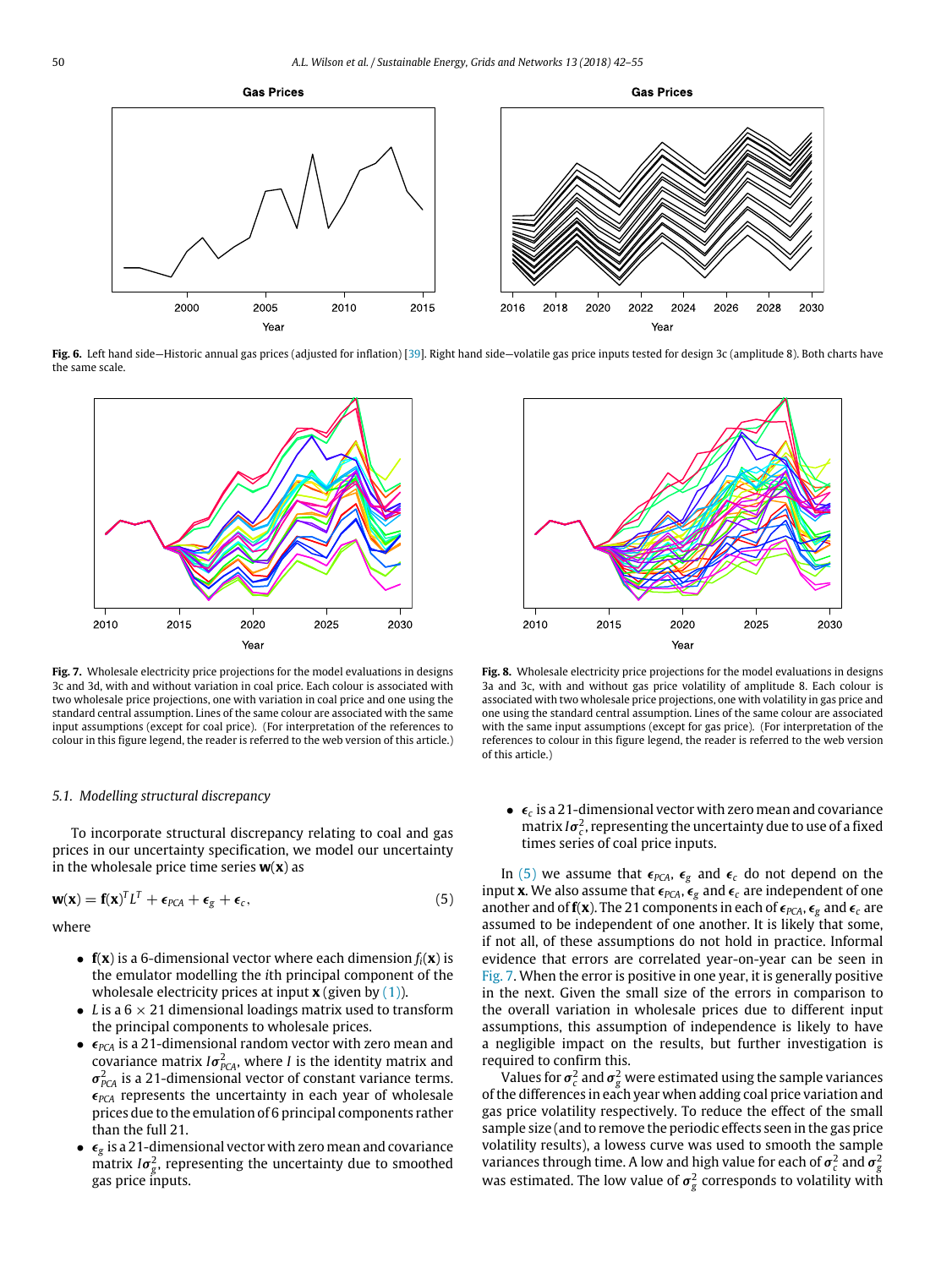amplitude 2 and the high value of  $\sigma_g^2$  to amplitude of 8. One of the model evaluations was found to have a very large deviation in years 2028, 2029 and 2030 when coal price was varied. The low value for  $\sigma_c^2$  was estimated removing this model evaluation. The high value included this model evaluation in the variance estimation. This outlying model evaluation provides some evidence that the error terms in [\(5\)](#page-9-3) may not be independent of **x**.

The estimate of the variance of  $\sigma^2_{PCA}$  was set using results in [\[40\]](#page-14-2). The variance for each year was set to the total variance not explained by the first six principal components (which was 0.28 or 1.3% of the overall variance) divided by the difference between the number of dimensions (21) and the number of principal components (6), giving a variance in each year of 0.0189. This variance is of the scaled principal components and translates to a standard deviation of approximately 0.15 in 2015 up to 1.33 in 2030 in the wholesale prices.

The uncertainty specification in  $(5)$  accounts for uncertainty in wholesale prices at untested **x** (through the emulator), uncertainty arising from the use of PCA and structural uncertainty arising from using smoothed gas prices and a fixed series of coal prices. Other sources of structural discrepancy will exist and have not been assessed here, but the methodology described provides a proof of concept for further study of structural discrepancy.

### <span id="page-10-0"></span>**6. Uncertainty and sensitivity analysis**

In this section the uncertainty specification in  $(5)$  is combined with a probability distribution over the four model inputs to investigate uncertainty in wholesale electricity price projections. The emulator used for this investigation was fitted using all 210 model evaluations, i.e. the 150 in the first design combined with the 60 in the test set.

A truncated multivariate Normal distribution over the four shift parameters was used to represent uncertainty in the input parameters. The truncation was used so that the EU ETS price remained above zero. The mean, variance and correlations of the multivariate Normal distribution (where  $x_1 =$  gas price,  $x_2 =$  EU ETS price,  $x_3 =$ demand and  $x_4$  = offshore wind deployment) were set to:

<span id="page-10-1"></span>
$$
\mathbb{E}[X] = (0, 0, 0, 0)^{T}, \text{ Var}[X] = (a^{2}, a^{2}, a^{2}, a^{2})^{T}
$$
  
Corr( $x_1, x_3$ ) = b, Corr( $x_2, x_3$ ) = c, Corr( $x_i, x_j$ ) = 0  
for all other pairs of inputs, (6)

for constants *a*, *b* and *c*. The values of *a*, *b* and *c* were varied to investigate the effect of these parameters on the overall uncertainty. Setting  $a = 0.5$  corresponds to the belief that the high and low scenarios approximately form a 95% probability interval, with the mean given by the central projection. Correlations were set based on discussions with the model developers and represent the interaction between different inputs. For example, setting a value close to one for *b* would imply that a high gas price is associated with high demand. It is possible to combine any joint distribution over the inputs with the emulator to assess the effect of this uncertainty on the wholesale prices.

The R package [\[41\]](#page-14-3) was used to draw a Monte Carlo sample of size 3000 from the distribution over the inputs given in  $(6)$ . The expected value of the emulator at each of the 3000 Monte Carlo samples and for each of the 6 principal components was then obtained using  $(1)$  and the Bayes linear updating Eq.  $(3)$ . Similarly, the 3000  $\times$  3000 covariance matrix for each principal component, giving the covariance of the emulator for all pairs of inputs in the Monte Carlo sample was estimated using  $(1)$  and the Bayes linear updating Eq. [\(4\).](#page-6-2) A multivariate Normal distribution with this mean and covariance matrix was used to approximate the joint distribution of the emulator for each principal component over the Monte Carlo sample. This joint distribution describes the uncertainty arising from use of an emulator rather than the underlying computer model itself. A single draw from the joint distribution can be thought of as a simulation of the 3000 outputs associated with the 3000 inputs in the Monte Carlo sample. Samples of size 5000 were then drawn from the multivariate Normal distributions for each principal component. The principal components were then transformed back to wholesale electricity price projections. Each of the 5000 samples then consisted of 3000 wholesale electricity price projections, one for each of the Monte Carlo draws over the input distribution given by  $(6)$ . The 3000 samples over the input distribution incorporate parametric uncertainty, whereas the 5000 samples of the emulator account for the uncertainty in the output of the computer model at the 3000 draws tested. These wholesale electricity price projections could then be used to estimate the mean and variance in each year arising both from parametric uncertainty over distribution  $(6)$  and from uncertainty over the distribution of the emulator  $(1)$ . The uncertainty specification given in [\(5\)](#page-9-3) was used to add structural discrepancy to these variances.

In the Monte Carlo procedure described above, the uncertainty arising from use of an emulator is explicitly modelled. It is important to model this uncertainty because the actual principal components of the computer model output at each of the Monte Carlo draws are unknown and have been estimated using the emulator. This estimation is necessary because the time taken to run the underlying computer model means that the computer model itself cannot be run at each of the Monte Carlo draws. An emulator makes it possible to quantify the uncertainty that arises because the computer model itself cannot be used. Without quantifying this uncertainty using an emulator, the uncertainty would not be modelled and hence it would be impossible to assess the consequences of this uncertainty on the wholesale prices.

[Fig. 9](#page-11-0) shows the results of the uncertainty analysis for  $a =$ 0.5,  $b = 0.3$ ,  $c = 0.3$ , split by the errors included in the analysis. In each plot, the mean of the projections is shown by a solid black line. This black line represents the mean wholesale price projection integrated over uncertainty in the input parameters, structural discrepancy and uncertainty arising from the limited number of model evaluations (i.e. uncertainty due to use of an emulator rather than the underlying computer model). The uncertainty in this mean, caused by use of an emulator rather than the model itself to do the analysis, is shown as a 95% probability interval with dashed black lines. The 95% probability interval incorporating uncertainty in the input assumptions as well as structural uncertainty due to gas price volatility and coal price variation is shown with solid grey lines. The uncertainties in these approximations of the variance, again caused by use of an emulator, is shown as a 95% probability interval with dashed grey lines. In all plots, the means and variances are calculated individually for each year (i.e. they are pointwise means and variances). There is no uncertainty shown up to and including 2014, as all inputs are known to then. Given the time taken to perform individual runs of the computer model, it would not be possible to produce the plots shown here without using an emulator to approximate the computer model output.

In [Fig. 9,](#page-11-0) the effect of incorporating  $\epsilon_{PCA}$ ,  $\epsilon_g$  and  $\epsilon_c$  into the analysis can be seen. In the upper left plot, none of these errors are included in the analysis. As can be seen, the uncertainty bounds (both solid lines and dashed lines) are smaller. In the other plots, the incorporation of  $\epsilon_{PCA}$  in the analysis increases the uncertainty due to emulation (i.e. the black dashed lines). The size of these uncertainty bounds could be reduced by incorporating more principal components. Including  $\epsilon_g$  and  $\epsilon_c$  causes the probability interval given by the solid grey lines to increase. There is little difference between the upper right and lower left plots, suggesting that it is only the high variance assumptions for coal and gas volatility that have an impact on results.

In [Fig. 10,](#page-11-1) the effect that the values of *a*, *b* and *c* have on the wholesale price projections is investigated. Increasing the correlation between gas and demand (i.e. the value of *b*) slightly increases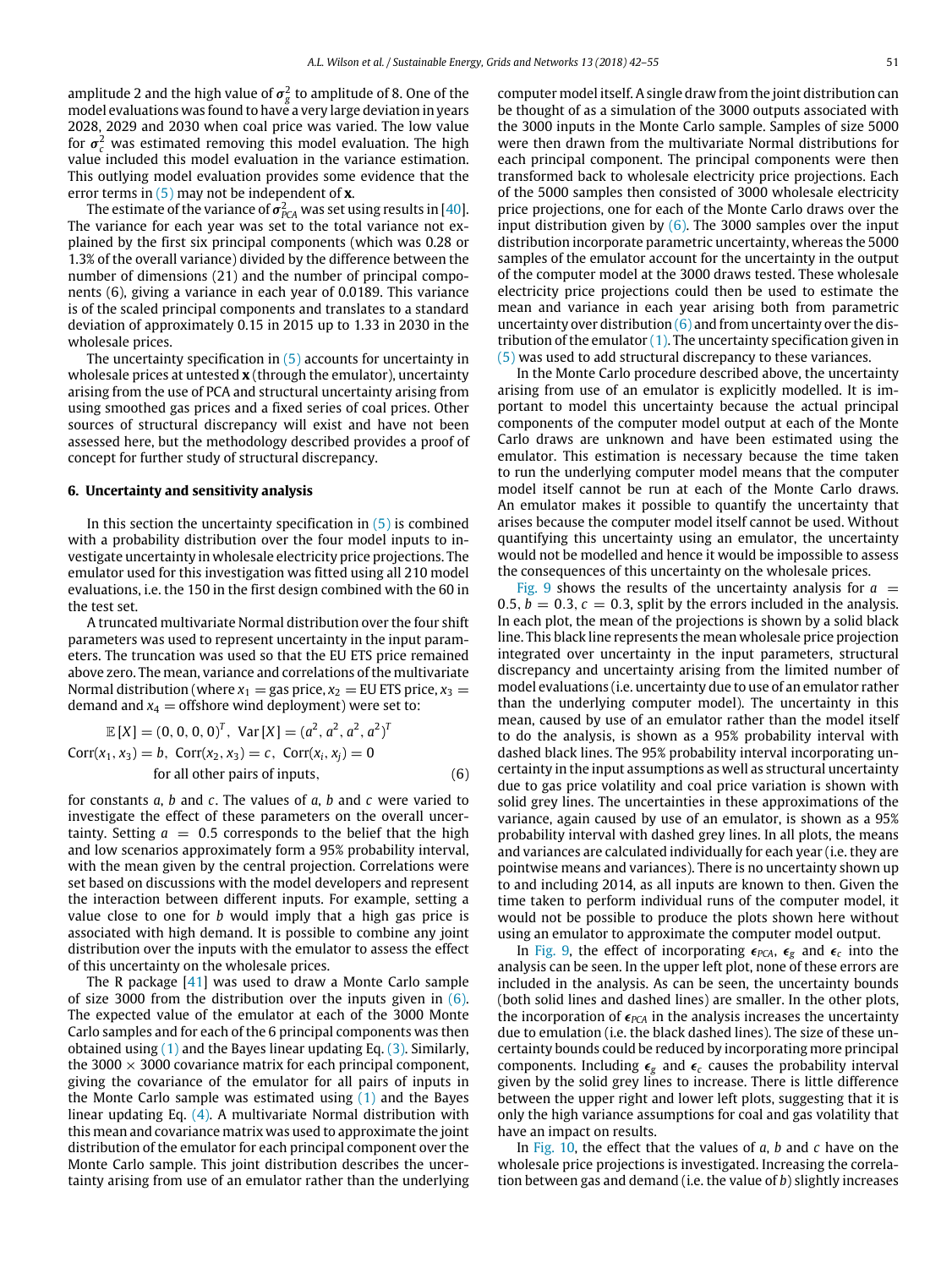<span id="page-11-0"></span>

Fig. 9. Estimated mean wholesale electricity price projection (solid black line) with 95% probability interval accounting for emulator uncertainty (dashed black lines), estimated variance due to gas price, demand, EU ETS price, offshore deployment and model discrepancy (solid grey line) with 95% probability interval accounting for emulator uncertainty (dashed grey lines). Model discrepancies considered: none (upper left); PCA approximation (upper right), low coal price variance, low gas price volatility and PCA approximation (lower left), high coal price variance, high gas price volatility and PCA approximation (lower right). The scale of the *y*-axis is the same across all graphs.

<span id="page-11-1"></span>

Fig. 10. Estimated mean (solid black line) with 95% probability interval accounting for emulator uncertainty (dashed black lines), estimated variance due to gas price, demand, EU ETS price, offshore deployment and model discrepancy (solid grey line) with 95% probability interval accounting for emulator uncertainty (dashed grey lines). In each plot the parametric uncertainty given in [\(6\)](#page-10-1) has been set in the following way:  $a = 0.5$ ,  $b = c = 0$  (upper left),  $a = 0.5$ ,  $b = -0.3$ ,  $c = 0.3$  (upper right),  $a = 0.4$ ,  $b = c = 0.3$  (lower left),  $a = 0.6$ ,  $b = c = 0.3$  (lower right). All have low coal price variance, low gas price volatility and PCA approximation error included. The *y*-axis scale is the same across all graphs.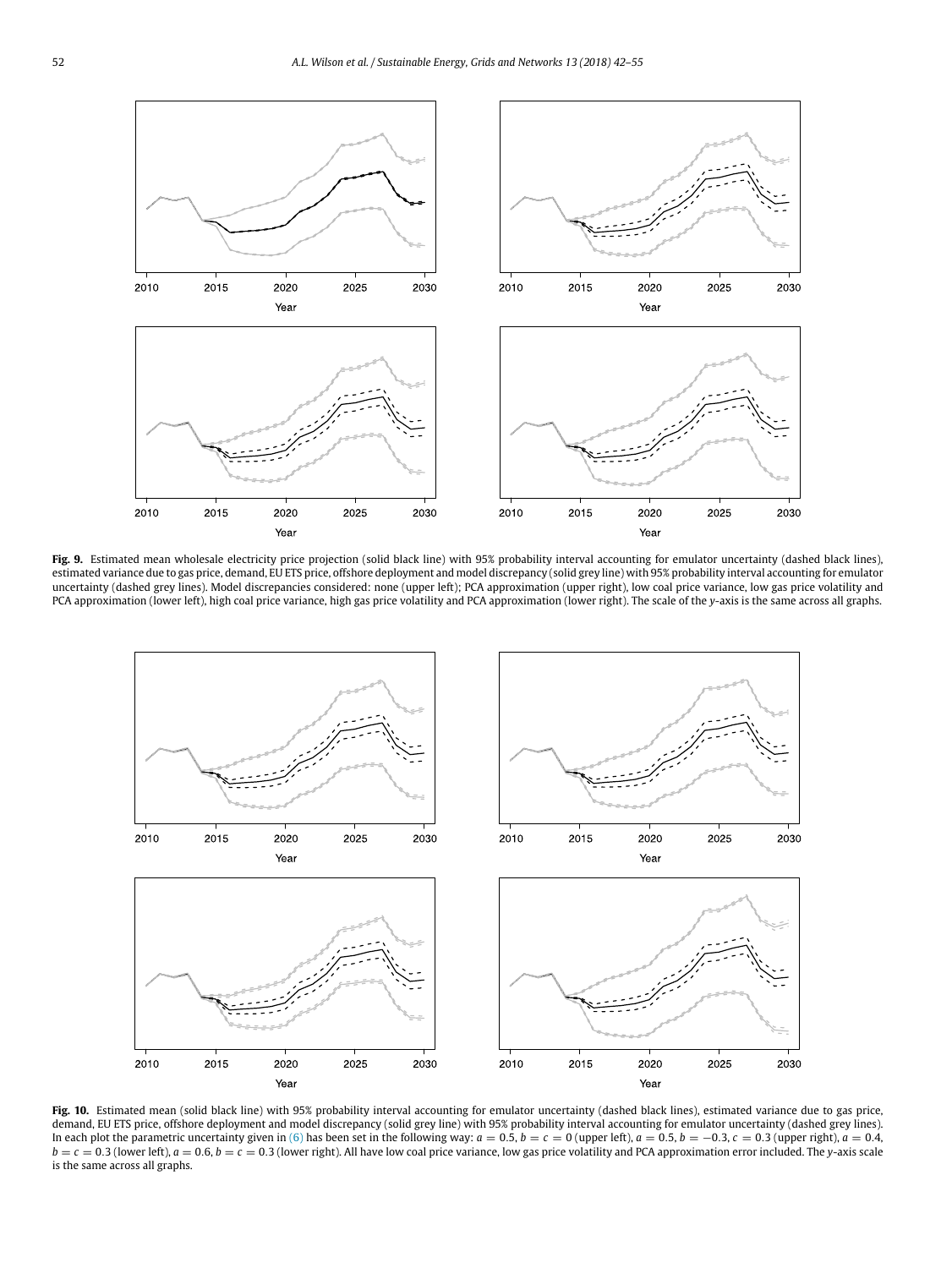<span id="page-12-0"></span>

Fig. 11. Estimated mean wholesale electricity prices curve for fixed gas price assumption (top left), EU ETS price (top right), demand (bottom left) and offshore deployment (bottom right). For gas price, demand and offshore deployment the fixed values are −1.2 (dashed), −0.1 (solid) and 1.2 (dotted). For EU ETS price, the fixed values are −1 (dashed), 0 (solid) and 1.2 (dotted). In all cases, the mean is estimated by integrating over uncertainty in all other parameters, where this uncertainty is specified by the conditional distributions of [\(6\).](#page-10-1) The scale of the *y*-axis is the same across all graphs.

the overall variation in wholesale prices. A bigger increase is seen when increasing the assumed standard deviation of the model inputs (*a*). This suggests that careful consideration of the standard deviation of model inputs is needed to ensure an appropriate representation of uncertainty in future wholesale electricity prices.

The effect that each of the four shift parameters has on the model output was investigated by holding each individual parameter fixed at a range of values and integrating over uncertainty in the remaining parameters using the Monte Carlo procedure described above. The uncertainty in the remaining parameters is specified by the conditional distributions of  $(6)$ , with  $a = 0.5$ ,  $b =$  $c = 0.3$ . Draws from these conditional distributions were made using results in [\[42\]](#page-14-4). The same process can be used to investigate sensitivity to groups of inputs, by holding several inputs fixed at once and integrating over uncertainty in the remaining inputs.

The mean wholesale electricity price curves for a range of fixed values of the four shift parameters are shown in [Fig. 11.](#page-12-0) For gas price, demand and offshore deployment, the plots show the mean wholesale electricity price projection when the shift parameter in question is fixed to  $-1.2$  (dashed line),  $-0.1$  (solid line) and 1.2 (dotted line). For the EU ETS price, the shift parameter is fixed to−1 (dashed line), 0 (solid line) and 1.2 (dotted line). A variety of values were tested and those displayed were selected as being generally representative of the behaviour of the wholesale electricity price time series as each input parameter varies.

[Fig. 11](#page-12-0) shows that each shift parameter has a different effect on the shape of the modelled mean wholesale prices curve. The biggest effect is seen with the gas price, which seems to shift the wholesale prices curve, keeping the shape roughly consistent for all shift parameters. High EU ETS prices have a similar effect up to around 2025 but after then the wholesale prices continue rising instead of flattening off. Demand and offshore wind seem to have an impact on the extent of the modelled price drop post 2027,

with the amount of offshore wind having little effect before then. Demand also seems to have an effect on whether the price drops post 2015.

Assessing uncertainty in wholesale electricity price projections as demonstrated in this section allows better real-world decisions to be made. Consider for example the decision of whether to invest in a new thermal generating plant. This decision would be made based on projected future cash flows, which would incorporate assumptions about the future wholesale electricity price throughout the lifetime of the plant. Using a scenario-based analysis for decision-making would restrict consideration of the wholesale prices to a small set of future scenarios. The method described here instead estimates a central projection (i.e. the solid black lines in [Figs. 9](#page-11-0) and [10\)](#page-11-1) which incorporates parametric uncertainty over all possible scenarios, as determined by the probability distribution over the input space. The risk arising from this parametric uncertainty and from structural discrepancy is also assessed. Making a decision based only on the central wholesale price projection would ignore these risks and could result in the building of a plant when there is a high probability that this plant will not be profitable.

## **7. Conclusion**

This paper has presented a study of uncertainty associated with a complex computer model used for the projection of wholesale electricity prices. Three sources of uncertainty were considered. The first was parametric uncertainty, namely uncertainty in four model inputs (gas price, demand, EU ETS price and offshore wind deployment). The second source of uncertainty considered was structural discrepancy, arising because the model used is an approximation of the real-world and so even at some best set of inputs, there will still be some discrepancy between the model and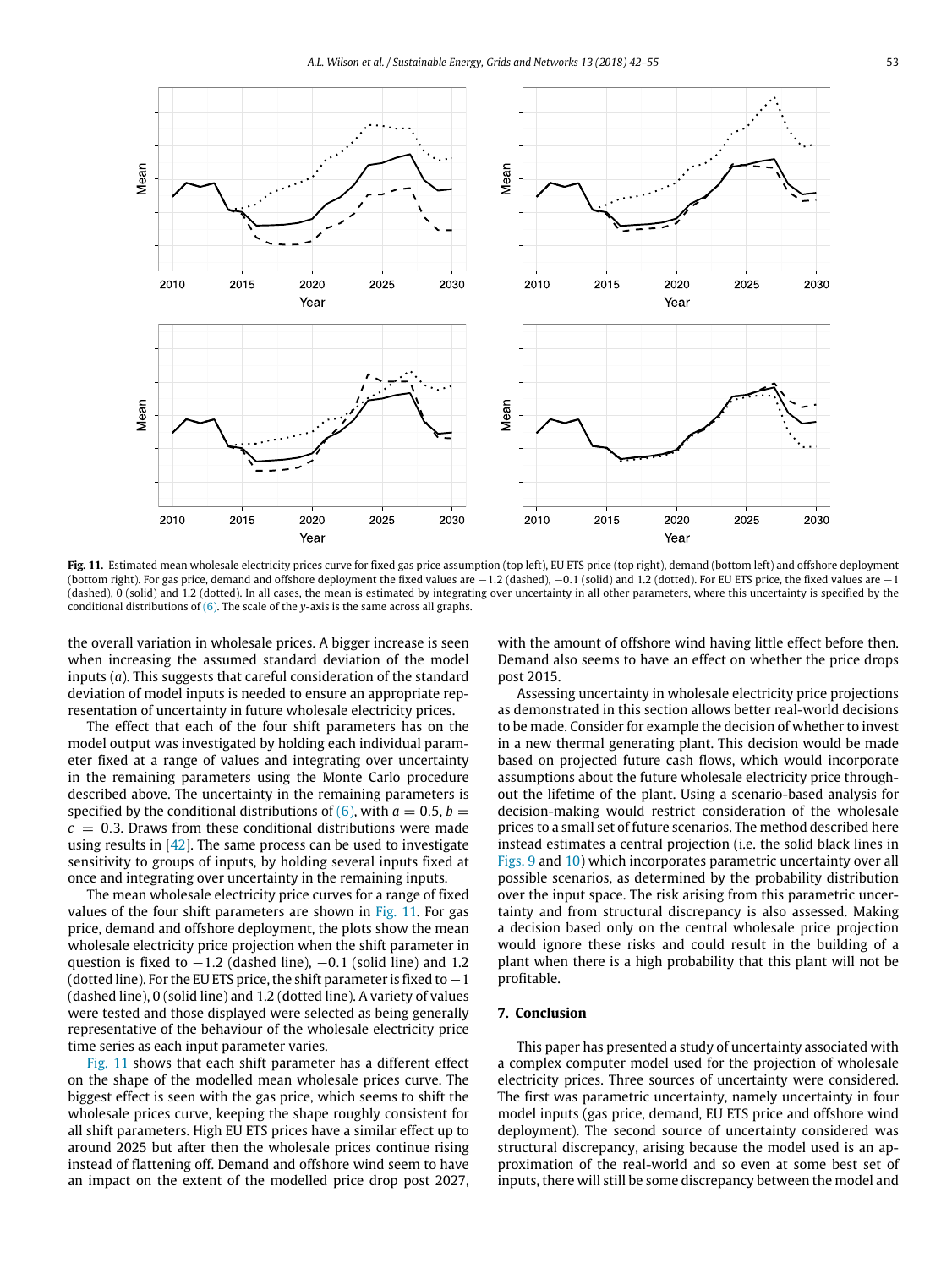the real-world. Specifically, structural discrepancy arising from the use of smoothed gas price projections (which in reality are volatile) and from treating coal prices as known was studied. The third source of uncertainty considered was uncertainty as to the value of the model output at untested model inputs. As the model takes one hour to run, assessing parametric uncertainty necessarily requires an approximation of the model output at a large collection of model inputs. A model for the error associated with the approximation is required to fully account for the extra uncertainty this approximation introduces.

An emulator, fitted to 210 model evaluations, was used to model uncertainty in model outputs at inputs that had not been tested. This emulator was shown to have a good fit to the model when validated using a test set. A small number of model evaluations were used to assess the size of the structural discrepancy relating to the use of smoothed gas price projections and from fixing the coal price input assumptions. It was found that introducing volatility into the gas price input assumptions has a larger effect on wholesale electricity price projections than varying the fixed time series of coal price assumptions. The emulator was then combined with a probability distribution over the model inputs and a model for structural discrepancy to investigate the impact that these uncertainties have on wholesale electricity price projections.

The quantification of uncertainty associated with the output of a complex computer model is a critical step that needs to be taken when real-world decisions are being made based on this output. Without having a full picture of the uncertainties associated with a model output, it is not possible to relate this output to the realworld, and hence to make decisions which are relevant for the realworld. This paper has provided a case study for the quantification of uncertainty in projections of wholesale electricity prices, demonstrating steps that can be taken to quantify uncertainties logically and consistently, even when time constraints restrict the number of available model runs.

## **Acknowledgements**

This work was supported by EPSRC grants EP/K03832X/1, EP/N030028/1, EP/K036211/1 and a knowledge transfer secondment under EPSRC grant EP/K503976/1.

#### **Appendix A. Supplementary data**

Supplementary material related to this article can be found online at [https://doi.org/10.1016/j.segan.2017.11.003.](https://doi.org/10.1016/j.segan.2017.11.003)

#### **References**

- <span id="page-13-0"></span>[1] The EERA joint programme in energy systems integration, [http://www.eer](http://www.eera-set.eu/wp-content/uploads/JP_ESI_Description_of_Work_Dec-7th-2015.pdf) [a-set.eu/wp-content/uploads/JP\\_ESI\\_Description\\_of\\_Work\\_Dec-7th-2015.pdf](http://www.eera-set.eu/wp-content/uploads/JP_ESI_Description_of_Work_Dec-7th-2015.pdf) .(Accessed 31 July 2017).
- <span id="page-13-1"></span>[2] [L.M. Hall, A.R. Buckley, A review of energy systems models in the UK: Prevalent](http://refhub.elsevier.com/S2352-4677(17)30047-4/sb2) [usage and categorisation, Appl. Energy 169 \(2016\) 607–628.](http://refhub.elsevier.com/S2352-4677(17)30047-4/sb2)
- <span id="page-13-2"></span>[3] Energy and emissions projections 2016, [https://www.gov.uk/government/](https://www.gov.uk/government/publications/updated-energy-and-emissions-projections-2016) [publications/updated-energy-and-emissions-projections-2016.](https://www.gov.uk/government/publications/updated-energy-and-emissions-projections-2016) (Accessed 01 August 2017).
- <span id="page-13-3"></span>[4] Select Committee on Economic Affairs, The price of power: reforming the electricity market, 2017. [https://www.publications.parliament.uk/pa/ld201617/](https://www.publications.parliament.uk/pa/ld201617/ldselect/ldeconaf/113/113.pdf) [ldselect/ldeconaf/113/113.pdf.](https://www.publications.parliament.uk/pa/ld201617/ldselect/ldeconaf/113/113.pdf) (Accessed 17 June 2017).
- <span id="page-13-4"></span>[5] [M. Xu, A.L. Wilson, C.J. Dent, Calibration and sensitivity analysis of long-term](http://refhub.elsevier.com/S2352-4677(17)30047-4/sb5) [generation investment models using Bayesian emulation, Sustainable Energy,](http://refhub.elsevier.com/S2352-4677(17)30047-4/sb5) [Grids Netw. 5 \(2016\) 58–69.](http://refhub.elsevier.com/S2352-4677(17)30047-4/sb5)
- <span id="page-13-5"></span>[6] [A. Lawson, M. Goldstein, C.J. Dent, Bayesian framework for power network](http://refhub.elsevier.com/S2352-4677(17)30047-4/sb6) [planning under uncertainty, Sustainable Energy, Grids Netw. 7 \(2016\) 47–57.](http://refhub.elsevier.com/S2352-4677(17)30047-4/sb6)
- <span id="page-13-6"></span>[7] [M.-C. Hu, B.F. Hobbs, Analysis of multi-pollutant policies for the U.S. power](http://refhub.elsevier.com/S2352-4677(17)30047-4/sb7) [sector under technology and policy uncertainty using MARKAL, Energy 35 \(12\)](http://refhub.elsevier.com/S2352-4677(17)30047-4/sb7) [\(2010\) 5430–5442.](http://refhub.elsevier.com/S2352-4677(17)30047-4/sb7)
- [8] [D. Eager, B. Hobbs, J. Bialek, Dynamic modeling of thermal generation capacity](http://refhub.elsevier.com/S2352-4677(17)30047-4/sb8) [investment: Application to markets with high wind penetration, IEEE Trans.](http://refhub.elsevier.com/S2352-4677(17)30047-4/sb8) [Power Syst. 27 \(4\) \(2012\) 2127–2137.](http://refhub.elsevier.com/S2352-4677(17)30047-4/sb8)
- <span id="page-13-7"></span>[9] [B.F. Hobbs, M.C. Hu, J.G. Inon, S.E. Stoft, M.P. Bhavaraju, A dynamic analysis of](http://refhub.elsevier.com/S2352-4677(17)30047-4/sb9) [a demand curve-based capacity market proposal: The PJM reliability pricing](http://refhub.elsevier.com/S2352-4677(17)30047-4/sb9) [model, IEEE Trans. Power Syst. 22 \(1\) \(2007\) 3–14.](http://refhub.elsevier.com/S2352-4677(17)30047-4/sb9)
- <span id="page-13-8"></span>[10] W. McDowall, E. Trutnevyte, J. Tomei, I. Keppo, UKERC Energy Systems Theme: reflecting on scenarios, 2014. [http://www.ukerc.ac.uk/publications/](http://www.ukerc.ac.uk/publications/ukerc-energy-systems-theme-reflecting-on-scenarios.html) [ukerc-energy-systems-theme-reflecting-on-scenarios.html.](http://www.ukerc.ac.uk/publications/ukerc-energy-systems-theme-reflecting-on-scenarios.html) (Accessed 17 June 2017).
- <span id="page-13-9"></span>[\[](http://refhub.elsevier.com/S2352-4677(17)30047-4/sb11)11] [W. Usher, N. Strachan, Critical mid-term uncertainties in long-term decarbon](http://refhub.elsevier.com/S2352-4677(17)30047-4/sb11)[isation pathways, Energy Policy 41 \(2012\) 433–444.](http://refhub.elsevier.com/S2352-4677(17)30047-4/sb11)
- <span id="page-13-10"></span>[\[](http://refhub.elsevier.com/S2352-4677(17)30047-4/sb12)12] [W. Usher, N. Strachan, An expert elicitation of climate, energy and economic](http://refhub.elsevier.com/S2352-4677(17)30047-4/sb12) [uncertainties, Energy Policy 61 \(2013\) 811–821.](http://refhub.elsevier.com/S2352-4677(17)30047-4/sb12)
- <span id="page-13-11"></span>[\[](http://refhub.elsevier.com/S2352-4677(17)30047-4/sb13)13] [A.H. van der Weijde, B.F. Hobbs, The economics of planning electricity trans](http://refhub.elsevier.com/S2352-4677(17)30047-4/sb13)[mission to accommodate renewables: using two-stage optimisation to eval](http://refhub.elsevier.com/S2352-4677(17)30047-4/sb13)[uate flexibility and the cost of disregarding uncertainty, Energy Econ. 34 \(6\)](http://refhub.elsevier.com/S2352-4677(17)30047-4/sb13) [\(2012\) 2089–2101.](http://refhub.elsevier.com/S2352-4677(17)30047-4/sb13)
- <span id="page-13-12"></span>[\[](http://refhub.elsevier.com/S2352-4677(17)30047-4/sb14)14] [I. Konstantelos, G. Strbac, Valuation of flexible transmission investment op](http://refhub.elsevier.com/S2352-4677(17)30047-4/sb14)[tions under uncertainty, IEEE Trans. Power Syst. 30 \(2\) \(2015\) 1047–1055.](http://refhub.elsevier.com/S2352-4677(17)30047-4/sb14)
- <span id="page-13-13"></span>[\[](http://refhub.elsevier.com/S2352-4677(17)30047-4/sb15)15] [H. Tekiner, D.W. Coit, F.A. Felder, Multi-period multi-objective electricity](http://refhub.elsevier.com/S2352-4677(17)30047-4/sb15) [generation expansion planning problem with Monte-Carlo simulation, Electr.](http://refhub.elsevier.com/S2352-4677(17)30047-4/sb15) [Power Syst. Res. 80 \(12\) \(2010\) 1394–1405.](http://refhub.elsevier.com/S2352-4677(17)30047-4/sb15)
- <span id="page-13-14"></span>[\[](http://refhub.elsevier.com/S2352-4677(17)30047-4/sb16)16] [N.E. Koltsaklis, P. Liu, M.C. Georgiadis, An integrated stochastic multi-regional](http://refhub.elsevier.com/S2352-4677(17)30047-4/sb16) [long-term energy planning model incorporating autonomous power systems](http://refhub.elsevier.com/S2352-4677(17)30047-4/sb16) [and demand response, Energy 82 \(2015\) 865–888.](http://refhub.elsevier.com/S2352-4677(17)30047-4/sb16)
- <span id="page-13-15"></span>[\[](http://refhub.elsevier.com/S2352-4677(17)30047-4/sb17)17] [J.H. Roh, M. Shahidehpour, L. Wu, Market-Based generation and transmission](http://refhub.elsevier.com/S2352-4677(17)30047-4/sb17) [planning with uncertainties, IEEE Trans. Power Syst. 24 \(3\) \(2009\) 1587–1598.](http://refhub.elsevier.com/S2352-4677(17)30047-4/sb17)
- <span id="page-13-16"></span>[\[](http://refhub.elsevier.com/S2352-4677(17)30047-4/sb18)18] [O. Edenhofer, K. Lessmann, C. Kemfert, M. Grubb, J. Köhler, Induced technolog](http://refhub.elsevier.com/S2352-4677(17)30047-4/sb18)[ical change: Exploring its implications for the economics of atmospheric stabi](http://refhub.elsevier.com/S2352-4677(17)30047-4/sb18)[lization: Synthesis report from the innovation modeling comparison project,](http://refhub.elsevier.com/S2352-4677(17)30047-4/sb18) [Energy J. 27 \(2006\) 57–107.](http://refhub.elsevier.com/S2352-4677(17)30047-4/sb18)
- <span id="page-13-17"></span>[\[](http://refhub.elsevier.com/S2352-4677(17)30047-4/sb19)19] [J. Price, I. Keppo, Modelling to generate alternatives: A technique to ex](http://refhub.elsevier.com/S2352-4677(17)30047-4/sb19)[plore uncertainty in energy-environment-economy models, Appl. Energy 195](http://refhub.elsevier.com/S2352-4677(17)30047-4/sb19) [\(2017\) 356–369.](http://refhub.elsevier.com/S2352-4677(17)30047-4/sb19)
- <span id="page-13-18"></span>[\[](http://refhub.elsevier.com/S2352-4677(17)30047-4/sb20)20] [J. Oakley, A. O'Hagan, Bayesian inference for the uncertainty distribution of](http://refhub.elsevier.com/S2352-4677(17)30047-4/sb20) [computer model outputs, Biometrika 89 \(4\) \(2002\) 769–784.](http://refhub.elsevier.com/S2352-4677(17)30047-4/sb20)
- <span id="page-13-34"></span>[\[](http://refhub.elsevier.com/S2352-4677(17)30047-4/sb21)21] [J.A. Cumming, M. Goldstein, Bayes linear uncertainty analysis for oil reservoirs](http://refhub.elsevier.com/S2352-4677(17)30047-4/sb21) [based on multiscale computer experiments, in: A. O'Hagan, M. West \(Eds.\), The](http://refhub.elsevier.com/S2352-4677(17)30047-4/sb21) [Oxford Handbook of Applied Bayesian Analysis, Oxford University Press, 2010,](http://refhub.elsevier.com/S2352-4677(17)30047-4/sb21) [pp. 241–270.](http://refhub.elsevier.com/S2352-4677(17)30047-4/sb21)
- <span id="page-13-33"></span>[\[](http://refhub.elsevier.com/S2352-4677(17)30047-4/sb22)22] [P. Craig, M. Goldstein, A. Seheult, J. Smith, Pressure Matching for Hydrocarbon](http://refhub.elsevier.com/S2352-4677(17)30047-4/sb22) [Reservoirs: A Case Study in the Use of Bayes Linear Strategies for Large](http://refhub.elsevier.com/S2352-4677(17)30047-4/sb22) [Computer Experiments, in: C. Gatsonis, J.S. Hodges, R.E. Kass, R. McCulloch,](http://refhub.elsevier.com/S2352-4677(17)30047-4/sb22) [P. Rossi, N.D. Singpurwalla \(Eds.\), Case Studies in Bayesian Statistics, Vol. 3,](http://refhub.elsevier.com/S2352-4677(17)30047-4/sb22) [Springer, 1997, pp. 37–93.](http://refhub.elsevier.com/S2352-4677(17)30047-4/sb22)
- <span id="page-13-19"></span>[\[](http://refhub.elsevier.com/S2352-4677(17)30047-4/sb23)23] [M. Kennedy, C. Anderson, S. Conti, A. O'Hagan, Case studies in Gaussian process](http://refhub.elsevier.com/S2352-4677(17)30047-4/sb23) [modelling of computer codes, Reliab. Eng. Syst. Saf. 91 \(10–11\) \(2006\) 1301–](http://refhub.elsevier.com/S2352-4677(17)30047-4/sb23) [1309.](http://refhub.elsevier.com/S2352-4677(17)30047-4/sb23)
- <span id="page-13-20"></span>[\[](http://refhub.elsevier.com/S2352-4677(17)30047-4/sb24)24] [I. Vernon, M. Goldstein, R.G. Bower, Galaxy formation: a Bayesian uncertainty](http://refhub.elsevier.com/S2352-4677(17)30047-4/sb24) [analysis, Bayesian Anal. 5 \(4\) \(2010\) 619–670.](http://refhub.elsevier.com/S2352-4677(17)30047-4/sb24)
- <span id="page-13-21"></span>[\[](http://refhub.elsevier.com/S2352-4677(17)30047-4/sb25)25] [R.E. Kass, L. Wasserman, The selection of prior distributions by formal rules, J.](http://refhub.elsevier.com/S2352-4677(17)30047-4/sb25) [Amer. Statist. Assoc. 91 \(435\) \(1996\) 1343–1370.](http://refhub.elsevier.com/S2352-4677(17)30047-4/sb25)
- <span id="page-13-22"></span>[\[](http://refhub.elsevier.com/S2352-4677(17)30047-4/sb26)26] [M. Goldstein, D. Wooff, Bayes Linear Statistics, Theory and Methods, John](http://refhub.elsevier.com/S2352-4677(17)30047-4/sb26) [Wiley & Sons, 2007.](http://refhub.elsevier.com/S2352-4677(17)30047-4/sb26)
- <span id="page-13-23"></span>[27] Ofgem, Wholesale energy markets in 2016, [https://www.ofgem.gov.uk/syst](https://www.ofgem.gov.uk/system/files/docs/2016/08/wholesale%5Fenergy%5Fmarkets%5Fin%5F2016.pdf) [em/files/docs/2016/08/wholesale\\_energy\\_markets\\_in\\_2016.pdf.](https://www.ofgem.gov.uk/system/files/docs/2016/08/wholesale%5Fenergy%5Fmarkets%5Fin%5F2016.pdf) (Accessed 17 June 2017).
- <span id="page-13-24"></span>[\[](http://refhub.elsevier.com/S2352-4677(17)30047-4/sb28)28] [A. O'Hagan, Bayesian analysis of computer code outputs: A tutorial, Reliab. Eng.](http://refhub.elsevier.com/S2352-4677(17)30047-4/sb28) [Syst. Saf. 91 \(10–11\) \(2006\) 1290–1300.](http://refhub.elsevier.com/S2352-4677(17)30047-4/sb28)
- <span id="page-13-25"></span>[\[](http://refhub.elsevier.com/S2352-4677(17)30047-4/sb29)29] [J.A. Cumming, M. Goldstein, Small sample Bayesian designs for complex high](http://refhub.elsevier.com/S2352-4677(17)30047-4/sb29)[dimensional models based on information gained using fast approximations,](http://refhub.elsevier.com/S2352-4677(17)30047-4/sb29) [Technometrics 51 \(4\) \(2009\) 377–388.](http://refhub.elsevier.com/S2352-4677(17)30047-4/sb29)
- <span id="page-13-26"></span>[\[](https://www.gov.uk/government/collections/electricity-market-reform-contracts-for-difference)30] Electricity market reform - contracts for difference. [https://www.gov.uk/](https://www.gov.uk/government/collections/electricity-market-reform-contracts-for-difference) [government/collections/electricity-market-reform-contracts-for-difference.](https://www.gov.uk/government/collections/electricity-market-reform-contracts-for-difference) (Accessed 13 February 2017).
- <span id="page-13-27"></span>[\[](http://refhub.elsevier.com/S2352-4677(17)30047-4/sb31)31] [M.D. Mckay, R.J. Beckman, W.J. Conover, A comparison of three methods for](http://refhub.elsevier.com/S2352-4677(17)30047-4/sb31) [selecting values of input variables in the analysis of output from a computer](http://refhub.elsevier.com/S2352-4677(17)30047-4/sb31) [code, Technometrics 21 \(1\) \(1979\) 239–245.](http://refhub.elsevier.com/S2352-4677(17)30047-4/sb31)
- <span id="page-13-28"></span>[\[](https://CRAN.R-project.org/package%3Dlhs)32] R. Carnell, lhs: Latin Hypercube Samples, R package version 0.13, 2016. [https:](https://CRAN.R-project.org/package%3Dlhs) [//CRAN.R-project.org/package=lhs.](https://CRAN.R-project.org/package%3Dlhs)
- <span id="page-13-29"></span>[33] [I. Jolliffe, Principal Component Analysis, Springer, 2002.](http://refhub.elsevier.com/S2352-4677(17)30047-4/sb33)
- <span id="page-13-30"></span>[\[](http://refhub.elsevier.com/S2352-4677(17)30047-4/sb34)34] [D. Higdon, J. Gattiker, B. Williams, M. Rightley, Computer model calibration](http://refhub.elsevier.com/S2352-4677(17)30047-4/sb34) [using high-dimensional output, J. Amer. Statist. Assoc. 103 \(482\) \(2008\) 570–](http://refhub.elsevier.com/S2352-4677(17)30047-4/sb34) [583.](http://refhub.elsevier.com/S2352-4677(17)30047-4/sb34)
- <span id="page-13-31"></span>[\[](http://refhub.elsevier.com/S2352-4677(17)30047-4/sb35)35] [S. Conti, A. O'Hagan, Bayesian emulation of complex multi-output and dynamic](http://refhub.elsevier.com/S2352-4677(17)30047-4/sb35) [computer models, J. Statist. Plann. Inference 140 \(3\) \(2010\) 640–651.](http://refhub.elsevier.com/S2352-4677(17)30047-4/sb35)
- <span id="page-13-32"></span>[\[](http://refhub.elsevier.com/S2352-4677(17)30047-4/sb36)36] [P. Craig, M. Goldstein, A. Seheult, J. Smith, Bayes linear strategies for matching](http://refhub.elsevier.com/S2352-4677(17)30047-4/sb36) [hydrocarbon reservoir history, in: J. Bernardo, J. Berger, A. Dawid, A. Smith](http://refhub.elsevier.com/S2352-4677(17)30047-4/sb36) [\(Eds.\), Bayesian Statistics, Vol. 5, Clarendon Press, Oxford, 1996, pp. 69–95.](http://refhub.elsevier.com/S2352-4677(17)30047-4/sb36)
- <span id="page-13-35"></span>[\[](http://refhub.elsevier.com/S2352-4677(17)30047-4/sb37)37] [D. Eddelbuettel, R. François, Rcpp: Seamless R and C++ integration, J. Statist.](http://refhub.elsevier.com/S2352-4677(17)30047-4/sb37) [Softw. 40 \(8\) \(2011\) 1–18.](http://refhub.elsevier.com/S2352-4677(17)30047-4/sb37)